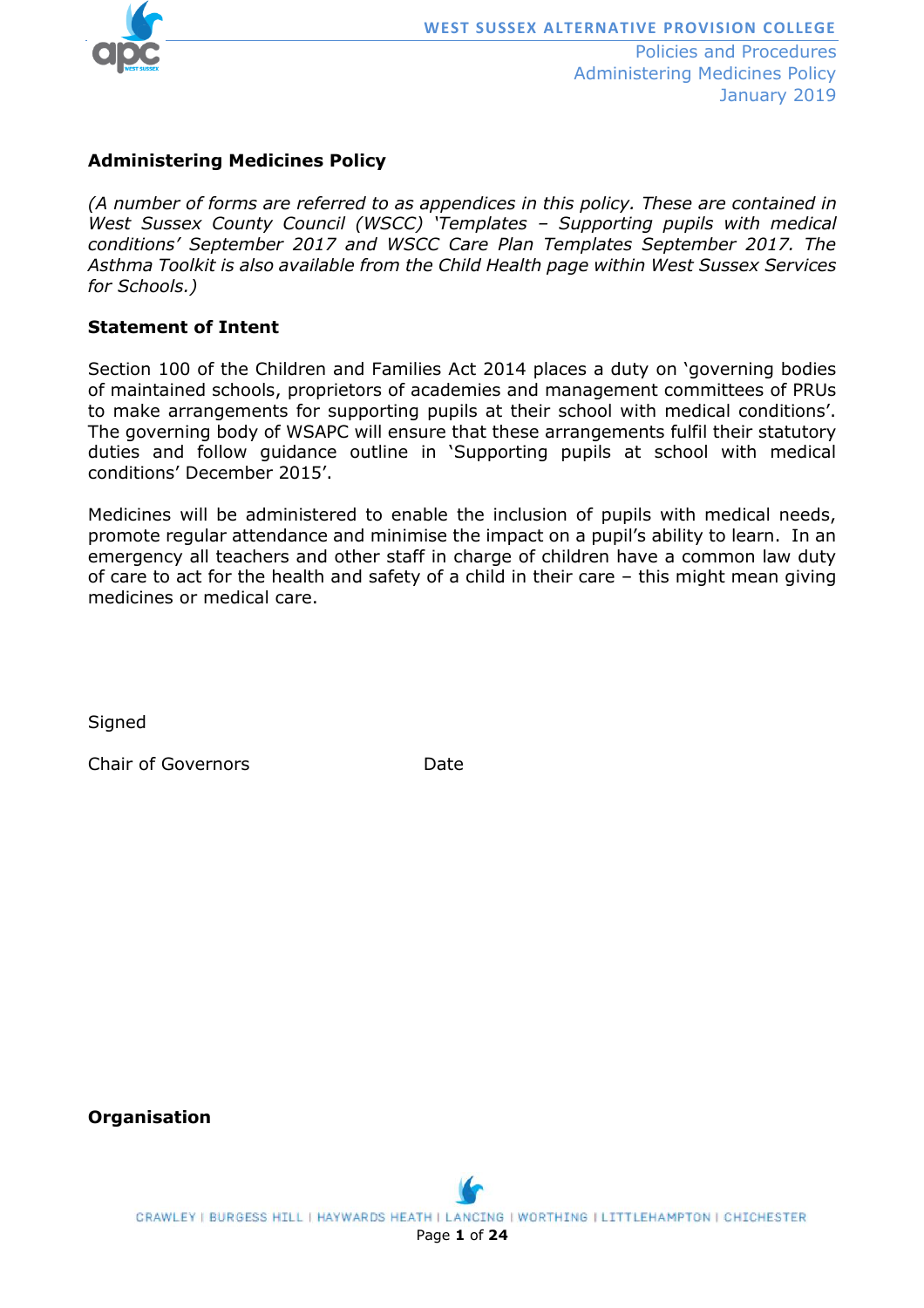

The governing body will develop policies and procedures to ensure the medical needs of pupils at WSAPC are managed appropriately. They will be supported with the implementation of these arrangements by the Head Teacher and school staff.

The Lead for Managing Medicines at WSAPC is the Assistant Head in each of the respective centres, or in their absence the nominated First Aider. In their duties, staff will be guided by their training, this policy and related procedures.

#### **Implementation monitoring and Review**

All staff, Governors, parents/carers and members of the WSAPC community will be made aware of and have access to this policy. This policy will be reviewed bi-annually and its implementation reviewed and as part of the Head Teacher's annual report to Governors.

#### **Insurance**

Staff who follow the procedures outlined in this policy and who undertake tasks detailed in the RMP Medical Malpractice Treatment Table are covered under WSCC insurance policies. The medical audit is available to view on West Sussex Services for Schools under 'guide to insurance for schools'.

Claims received in respect of medical procedures not covered by the insurers will be considered under the Council's insurance fund.

#### **Admissions**

When the school is notified of the admission of a pupil with medical needs the Lead for Managing Medicines will seek parental consent to administer short term-ad-hoc nonprescription medication using 'Template B: Parent/guardian consent to administer short-term, non-prescribed 'ad-hoc' medicines'. An assessment of the pupil's medical needs will be completed, this might include the development of an Individual Health Care Plan (IHP) or Education Health Care Plan (EHP) and require additional staff training. The school will endeavour to put arrangements in place to support that pupil as quickly as possible. However the school may decide (based on risk assessment) to delay the admission of a pupil until sufficient arrangements can be put in place.

#### **Pupils with medical needs**

The school will follow Government guidance and develop an IHP or EHP for pupils who:

- Have long term, complex or fluctuating conditions these will be detailed using Template 1 (Appendix 1)
- Require medication in emergency situations these will be detailed using Template 2 for mild asthmatics and Templates 3, 4, 5 and 6 for anaphylaxis (Appendix 1).

Parents/guardians should provide the Assistant Head with sufficient information about their child's medical condition and treatment or special care needed at school.

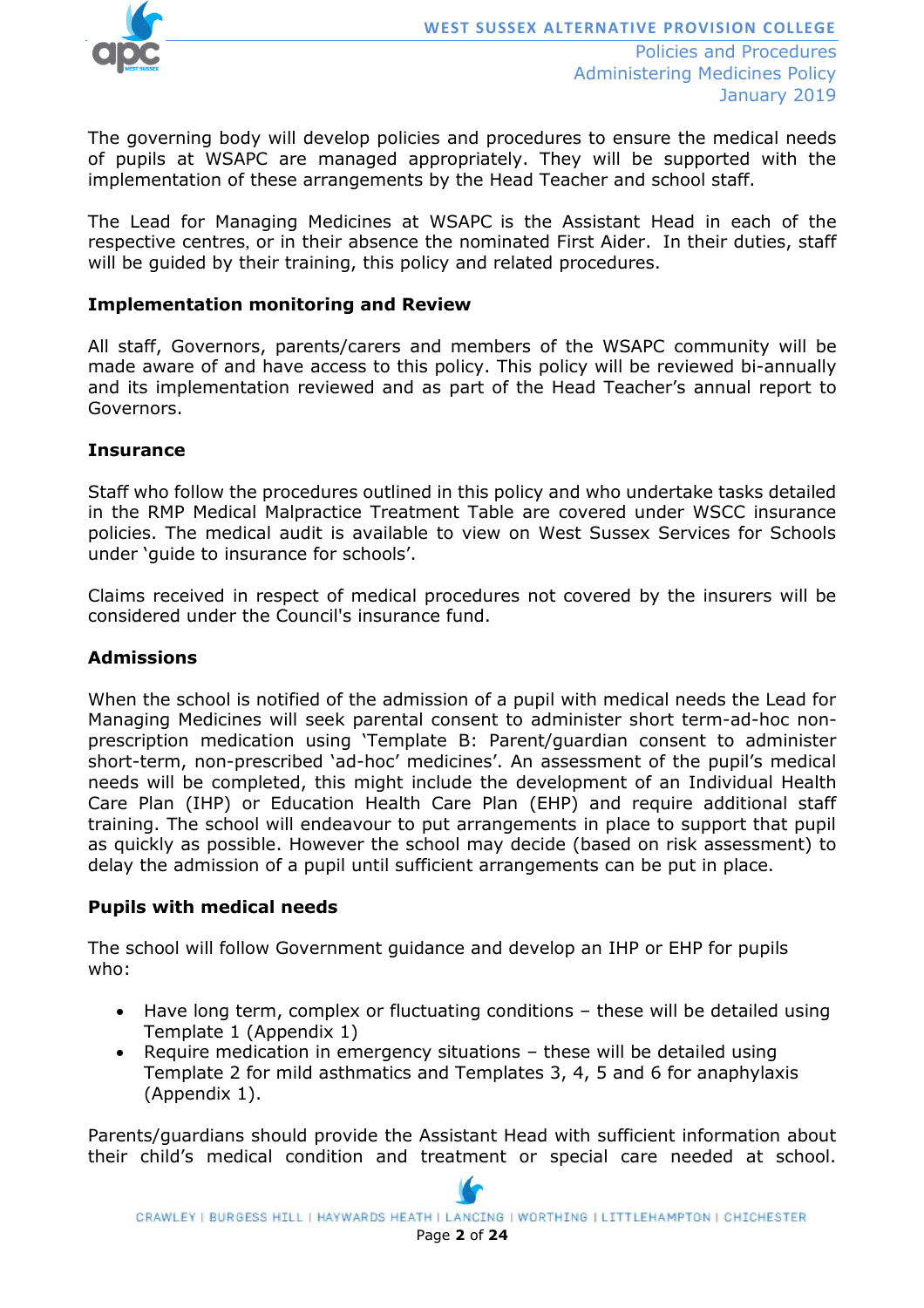

Arrangements can then be made, between the parents/guardians, Assistant Head, school nurse and other relevant health professionals to ensure that the pupil's medical needs are managed well during their time in school. Healthcare plans will be reviewed by the school annually or earlier if there is a change in a pupil's medical condition.

#### **All prescribed and non-prescribed medication**

On no account should a child come to school with medicine if he/she is unwell. Parents may call into the school and administer medicine to their child, or they may request that a member of school staff administers the medicine. If a pupil refuses their medication, they should not be forced, the school will contact the parent/guardian and if necessary the emergency services. Pupils should not bring any medication to school for self-administration.

The school will keep a small stock of paracetamol, ibuprofen and antihistamine, all other medication must be supplied by the parent/guardian in the original pharmacist's container clearly labelled and include details of possible side effects e.g. manufacturer's instructions and/or patient information leaflet (PIL). Medicines must be delivered to the School Office with the appropriate consent form Template C and/or C1 (Appendix 2). The school will inform the parent/guardian of the time and dose of any medication administered at the end of each day by text or e-mail.

#### **Confidentiality**

As required by the Data Protection Act 1998, school staff should treat medical information confidentially. Staff will consult with the parent, or the pupil if appropriate, as to who else should have access to records and other information about the pupil's medical needs and this should be recorded on the IHP or EHC. It is expected that staff with contact to a pupil with medical needs will as a minimum be informed of the pupil's condition and know how to respond in a medical emergency.

#### **Consent to administer medication**

Parental/guardian consent to administer medication will be required as follows:

- **Short term ad-hoc non-prescribed medication** The school will request parent/guardian consent using Template B (Appendix 2) to administer ad-hoc non-prescription medication when the pupil joins the school. The school will send annual reminders requesting parents/guardians to inform the school if there are changes to consent. If the school is not informed of any changes by the parent/guardian it will be assumed that consent remains current.
- **Prescribed and non**-**prescribed medication** each request to administer medication must be accompanied by 'Parental consent to administer medication form (Appendix 2 Template C and/or C1) or if applicable on the IHP)

#### **Prescription Medicines**

Medicine should only be brought to school when it is essential to administer it during the school day. In the vast majority of cases, doses of medicine can be arranged around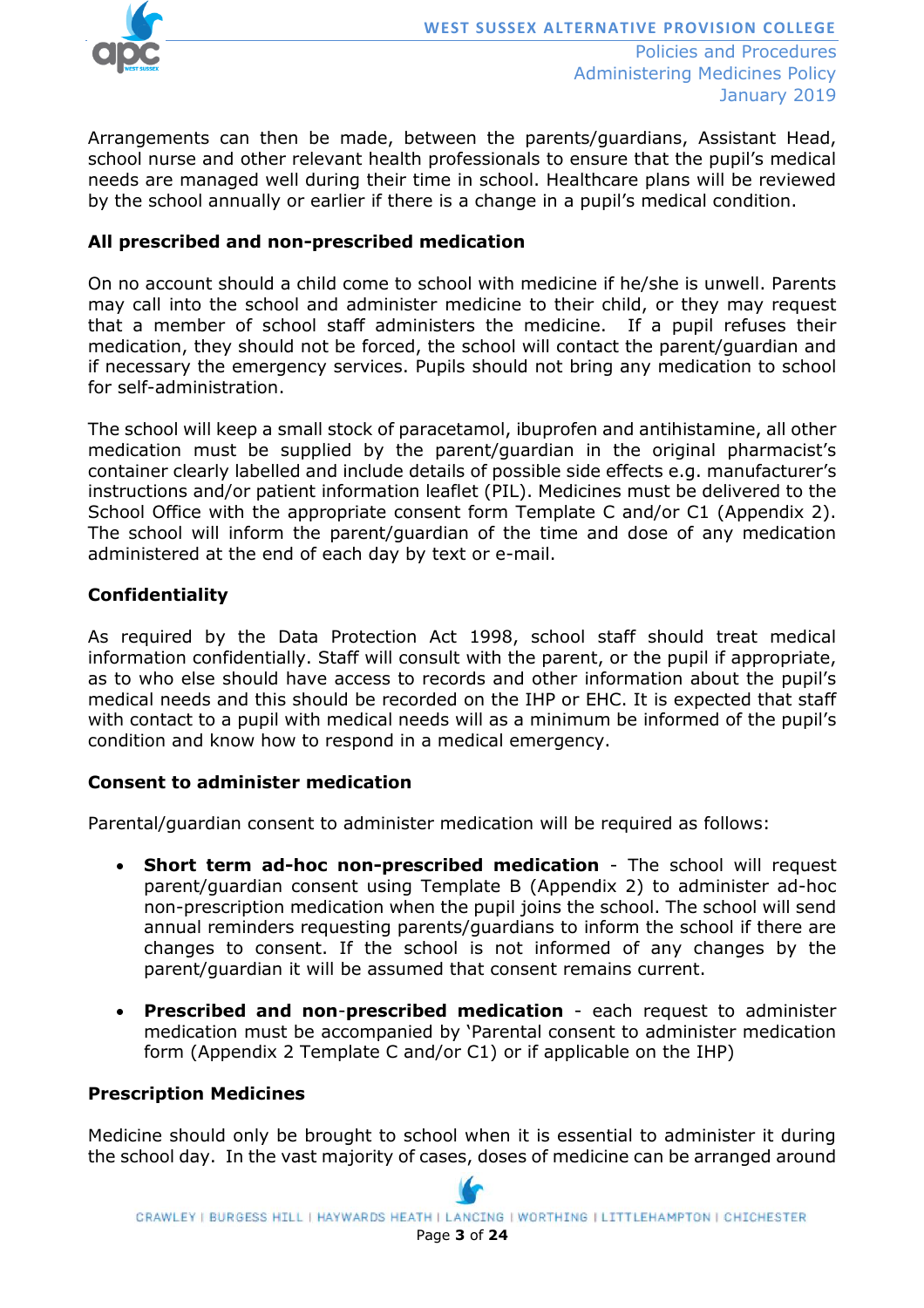

the school day thus avoiding the need for medicine in school. Antibiotics for example are usually taken three times a day, so can be given with breakfast, on getting home from school and then at bedtime. Administration will be recorded using Template D and the parent/guardian informed. Parents/guardians are expected to remove any remaining medicine from school once the prescribed course has been completed.

#### **Non-prescription Medicines**

Under exceptional circumstances where it is deemed that their administration is required to allow the pupil to remain in school, the school staff will administer nonprescription medicines. The school will not administer alternative treatments i.e. homeopathic or herbal potions, pills or tinctures or nutrition supplements unless prescribed or recommended by a Doctor and detailed on an IHP or EHP as part of a wider treatment protocol. As recommended by the Government in 'Supporting Pupils at School with Medical Conditions December 2015' the school will also not administer Aspirin unless prescribed. The storage and administration for non-prescription medication will be treated as prescription medicines.

If the relevant symptoms develop during the school day as detailed under the paragraph 'short term ad-hoc non-prescribed medication' the school will administer the following non-prescription medications:

- Paracetamol (to pupils of all ages)
- Ibuprofen (pupils age12 and over)
- antihistamine

All other non-prescription medications will only be administered by staff, providing:

- The parent/guardian confirms daily the time the medication was last administered and this is recorded on Template C1 (Appendix 2).
- Medication is licensed as suitable for the pupil's age.
- Medication is suitable for the pupil i.e. if a child is Asthmatic the medication is suitable for that condition.
- Administration is required more than 3 to 4 times per day.
- Medication is supplied by the parent or guardian in the original packaging with the manufacturer's instructions and/or (PIL); and accompanied by parental/guardian consent Template C and C1 (Appendix 2) and confirmation the medication has been administered previously without adverse effect.

The school will NOT administer non-prescription medication:

- As a preventative, i.e. in case the pupil develops symptoms during the school day.
- If the pupil is taking other prescribed or non-prescribed medication, i.e. only one non-prescription medication will be administered at a time.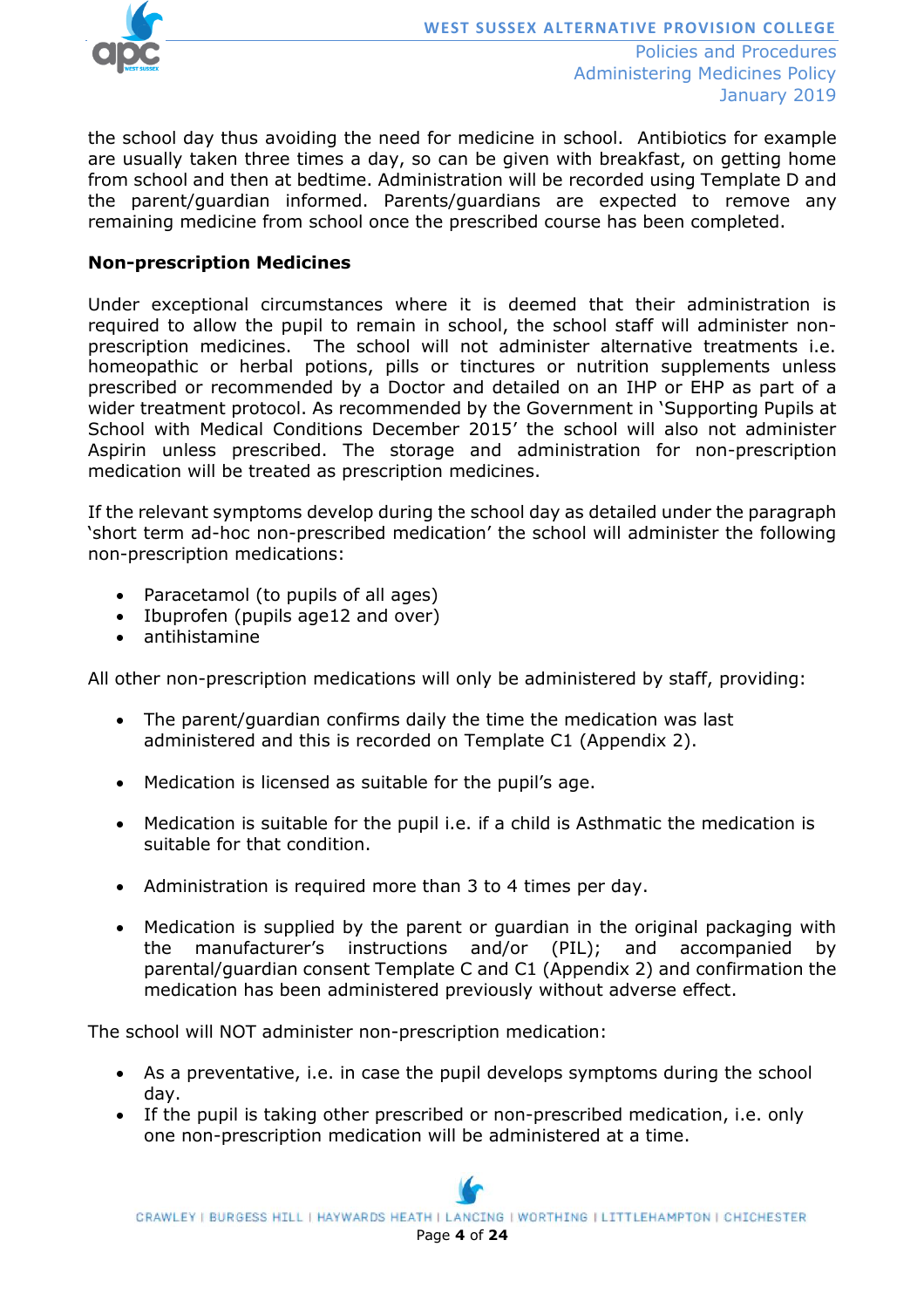

- For more than 48 hours parents will be advised if symptoms persist to contact their Doctor.
- A request to administer the same or a different non-prescription medication that is for the same/initial condition will not be repeated for 2 weeks after the initial episode; and not for more than 2 episodes per term - it will be assumed that the prolonged expression of symptoms requires medical intervention, and parents/guardians will be advised to contact their Doctor.
- Skin creams and lotions will only be administered in accordance with the Schools Intimate Care Policy and procedures.
- Medication that is sucked i.e. coughs sweets or lozenges, will not be administered by the school.
- If parents/guardians have forgotten to administer non-prescription medication that is required before school – requests to administer will be at the discretion of the school and considered on an individual basis.

#### **Short term ad-hoc non-prescribed medication**

A small stock of standard Paracetamol, Ibuprofen and antihistamine will be kept by the school for administration if symptoms develop during the school day.

ONLY the following will be administered following the necessary procedures:

- For relief from pain
	- $\circ$  Standard Paracetamol will be administered in liquid or tablet form for the relief of pain i.e. period pain, migraine.
	- o Standard Ibuprofen will ONLY be administered in tablet form to pupils age 12 and over for period pain, migraine and muscle/skeletal disorders involving inflammation i.e. joint sprains.
	- o Ibuprofen will NOT be administered to any pupil diagnosed with asthma.
- For mild allergic reaction Standard Piriton (see Anaphylaxis)
- For travel sickness medication will be administered if required before educational visits and must be age appropriate and supplied by the parent/guardian in its original packaging with the PIL if available.

Only 1 dose of any of the above medications suitable to the weight and age of the pupil will be administered during the school day.

#### **Pain relief protocol for the administration of Paracetamol and Ibuprofen**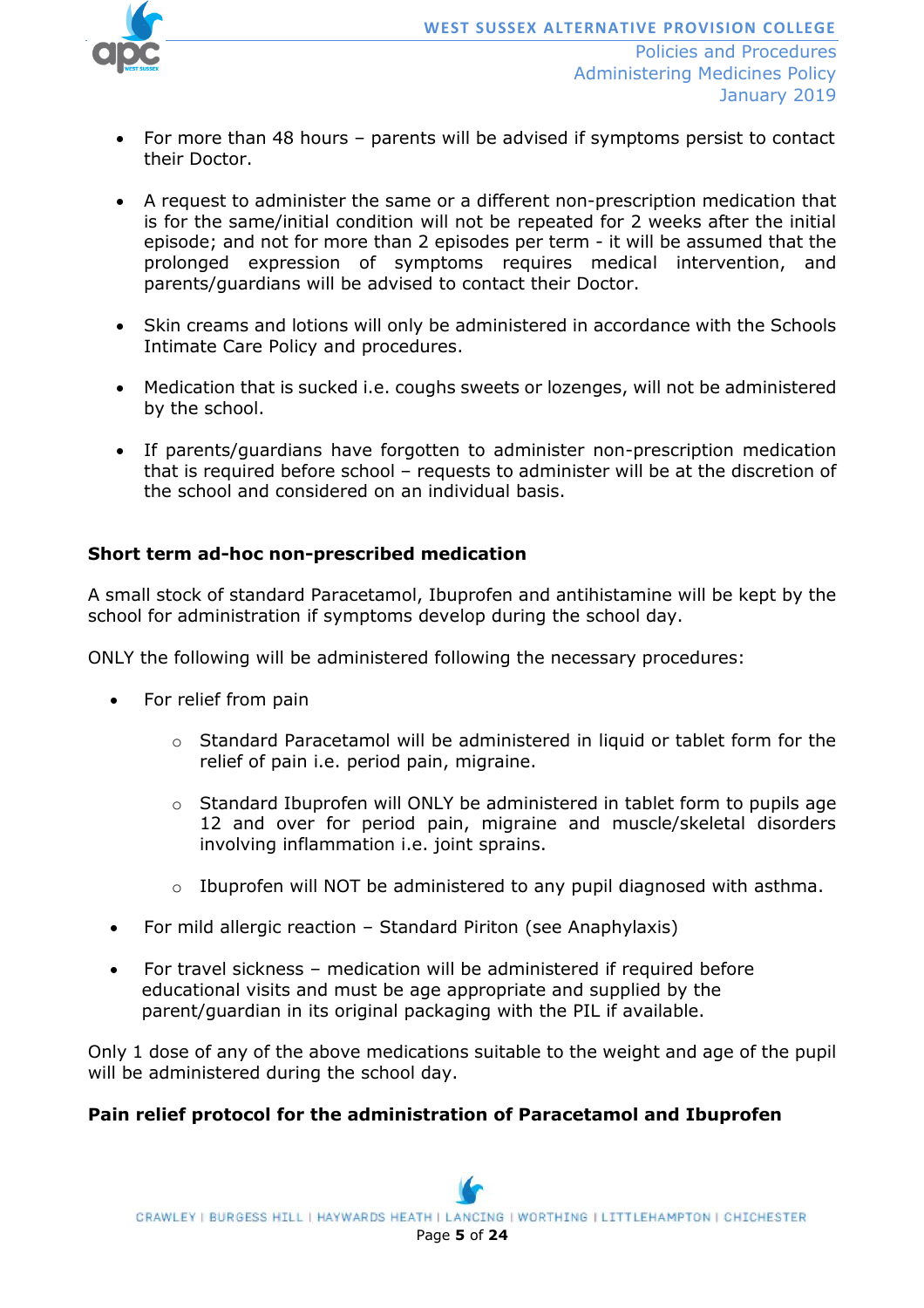

If a request for non-prescribed pain relief is made by a pupil or carer/staff (advocate for a non-verbal/non-communicating pupil) before 12pm:

- The school will contact the parent/guardian and confirm that a dose of pain relief was NOT administered before school, parents/guardians and if appropriate the pupil will also be asked if they have taken any other medication containing pain relief medication i.e. decongestants e.g. Sudafed, cold and flu remedies e.g. Lemsip and medication for cramps e.g. Feminax etc. and these conversations will be recorded.
- If the school cannot contact the parent/guardian and therefore cannot confirm if pain relief (Paracetamol and Ibuprofen) was administer before school then the school will refuse to administer pain relief.

If a dose of pain relief has been administered before school:

- PARACETAMOL The school will not administer paracetamol until 4 hours have elapsed since the last dose (assume 8am) no more than 4 doses can be administered in 24 hours.
- IBUPROFEN The school will NOT administer Ibuprofen at all during the school day if it has been administered at home before school.

If a request for pain relief is made after 12pm:

- The school will assume the recommended time between doses has elapsed and will administer 1 standard of dose of PARACETAMOL without any need to confirm this with the parent/guardian but if appropriate the pupil will still be asked if they have taken any other medication containing pain relief medication and this conversation will be recorded.
- If the pupil's symptoms require the administration of IBUPROFEN then the school will establish if a dose has been administered before school, as detailed above on page 5.

The school will inform the parent/guardian if pain relief has been administered this will include the type of pain relief and time of administration.

#### **Asthma**

The school recognises that pupils with Asthma need access to relief medication at all times. The school will manage Asthma in school as outlined in the Asthma Toolkit. Pupils with Asthma will be required to have an emergency inhaler and a spacer (if prescribed) in school. The school may ask the pupils parent or guardian to provide a second inhaler. Parents are responsible for this medication being in date and the school will communicate with the parents if new medication is required and a record of these communications will be kept.

The school inhaler will only be used in an emergency and will always be used with a spacer as outlined in the Asthma Toolkit.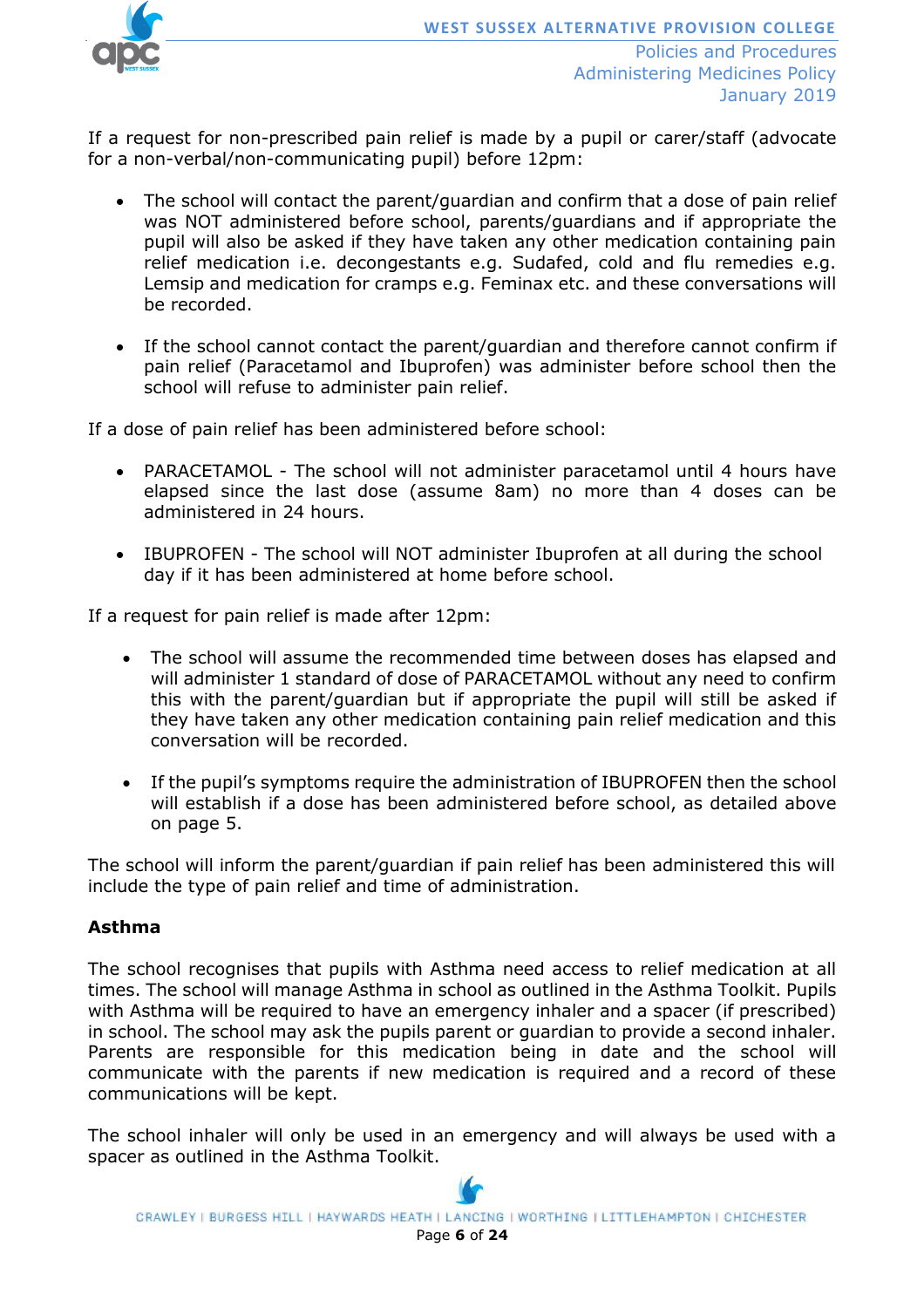

The school will develop IHP's for those pupils with severe Asthma, and complete the Individual Protocol for pupils with mild Asthma.

#### **Anaphylaxis**

Every effort will be made by the school to identify and reduce the potential hazards/ triggers that can cause an allergic reaction to pupils diagnosed with anaphylaxis within the school population. The school complies with the School Nursing Service recommend that all staff are trained in the administration of auto injectors and that training is renewed annually.

In accordance with the Medicines and Healthcare Products Regulatory Agency (MHRA) advice the school will ask parent/ guardian(s) to provide 2 auto-injectors for school use. Parents are responsible for this medication being in date and the school will communicate with the parents if new medication is required and a record of these communications will be kept.

#### **Mild Allergic Reaction**

Non-prescription antihistamine will be administered for symptoms of mild allergic reaction (i.e. itchy eyes or skin, rash or/and redness of the skin or eyes), the pupil must be monitored for signs of further allergic reaction. If antihistamine is not part of an initial treatment plan, anaphylaxis medication will be administered following the guidance for short term ad-hoc non-prescribed medication.

Some antihistamine medication can cause drowsiness and therefore the school will consider if it is necessary for pupils to avoid any contact hazardous equipment after administration of the medication i.e. P.E. Science, Design and Technology.

#### **Hay Fever**

Parent(s)/guardian(s) will be expected to administer a dose of antihistamine to their child before school for the treatment of Hay Fever. The school will only administer antihistamine for symptoms of allergic reaction and not as a precautionary measure.

#### **Severe Allergic Reaction**

Where a GP/Consultant has recommended or prescribed antihistamine as an initial treatment for symptoms of allergic reaction this will be detailed on the pupils IHP. The school will administer 1 standard dose of antihistamine (appropriate to age and weight of the pupil) and it is very important that symptoms are monitored for signs of further allergic reaction. During this time pupils must NEVER be left alone and should be observed at all times.

*If symptoms develop or there are any signs of anaphylaxis or if there is any doubt regarding symptoms then if the pupil has been prescribed an adrenaline auto injector it will be administered without delay an ambulance called and the parents informed.*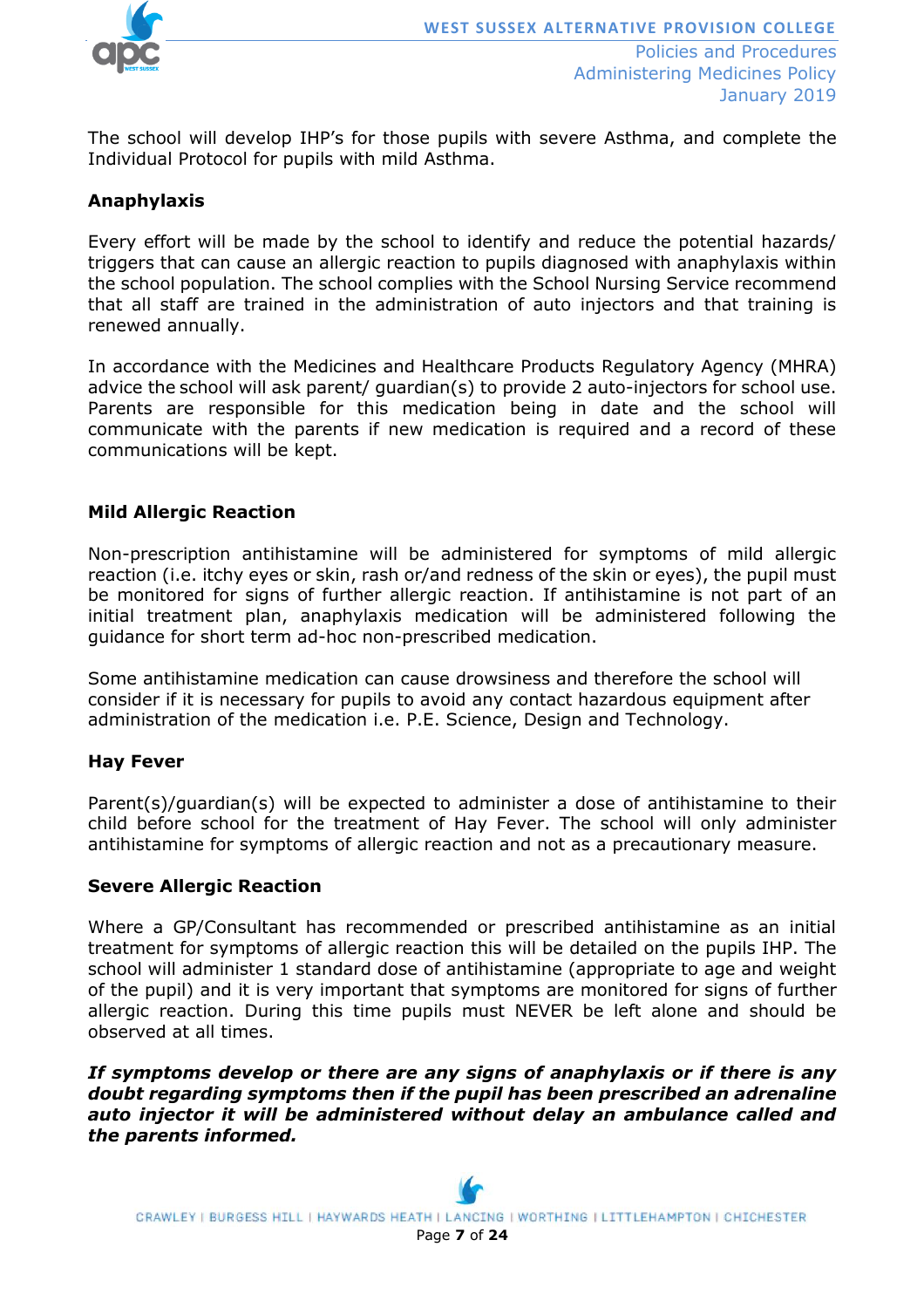

#### **Medical Emergencies**

In a medical emergency, first aid is given, an ambulance is called and parents/carers are notified. Should an emergency situation occur to a pupil who has an IHP or EHP, the emergency procedures detailed in the plan are followed, and a copy of the IHP or EHP is given to the ambulance crew. If applicable the pupil's emergency medication will be administered by trained school staff, if the pupils medication isn't available staff will administer the schools emergency medication with prior parental consent.

In accordance with amendments made to the Human Medicines Regulations 2012 from October 2014 a sufficient number of Salbutamol inhaler(s) spacer(s) will be held by the school to cover emergency use. Parents are expected to provide 2 in date auto-injectors for administration to their child, if the school does not hold 2 in date auto-injectors for each pupil then a suitable number of auto-injectors will be purchased for use by the school in an emergency.

Parental consent to administer the 'school inhaler and/or auto-injector' will be gained when the pupil joins the school using Template 2 for asthmatics and Templates 3, 4, 5 and 6 for anaphylaxis (Appendix 1). The school will hold a register of the pupils diagnosed with Asthma and/or anaphylaxis, and if parental consent has been given to administer the school medication. The school will be responsible for ensuring the school medication remains in date.

Instructions for calling an ambulance are displayed prominently by the telephone in the front office and allocated First Aid areas. (Appendix 2 Template G)

#### **Controlled Drugs**

The school does not deem a pupil prescribed a controlled drug (as defined by the Misuse of Drugs Act 1971) as competent to carry the medication themselves whilst in school. Controlled drugs will be stored securely in a non-portable locked medicines cabinet in a locked room and only named staff will have access. Controlled drugs for emergency use e.g. Midazolam will not be locked away and will be easily accessible. The administration of a controlled drug will be witnessed by a second member of staff and records kept. In addition to the records required for the administration of any medication, a record will be kept of any doses used and the amount of controlled drug stock held in school. (Appendix 2 Template D)

#### **Pupils taking their own medication**

For certain long-term medical conditions, it is important for children to learn how to self-administer their medication. Appropriate arrangements for medication should be agreed and documented in the pupil's IHP or EHP and parents should complete the selfadministration section of 'Parental consent to administer medication' form. (Appendix 1 Template C)

#### **Storage and Access to Medicines**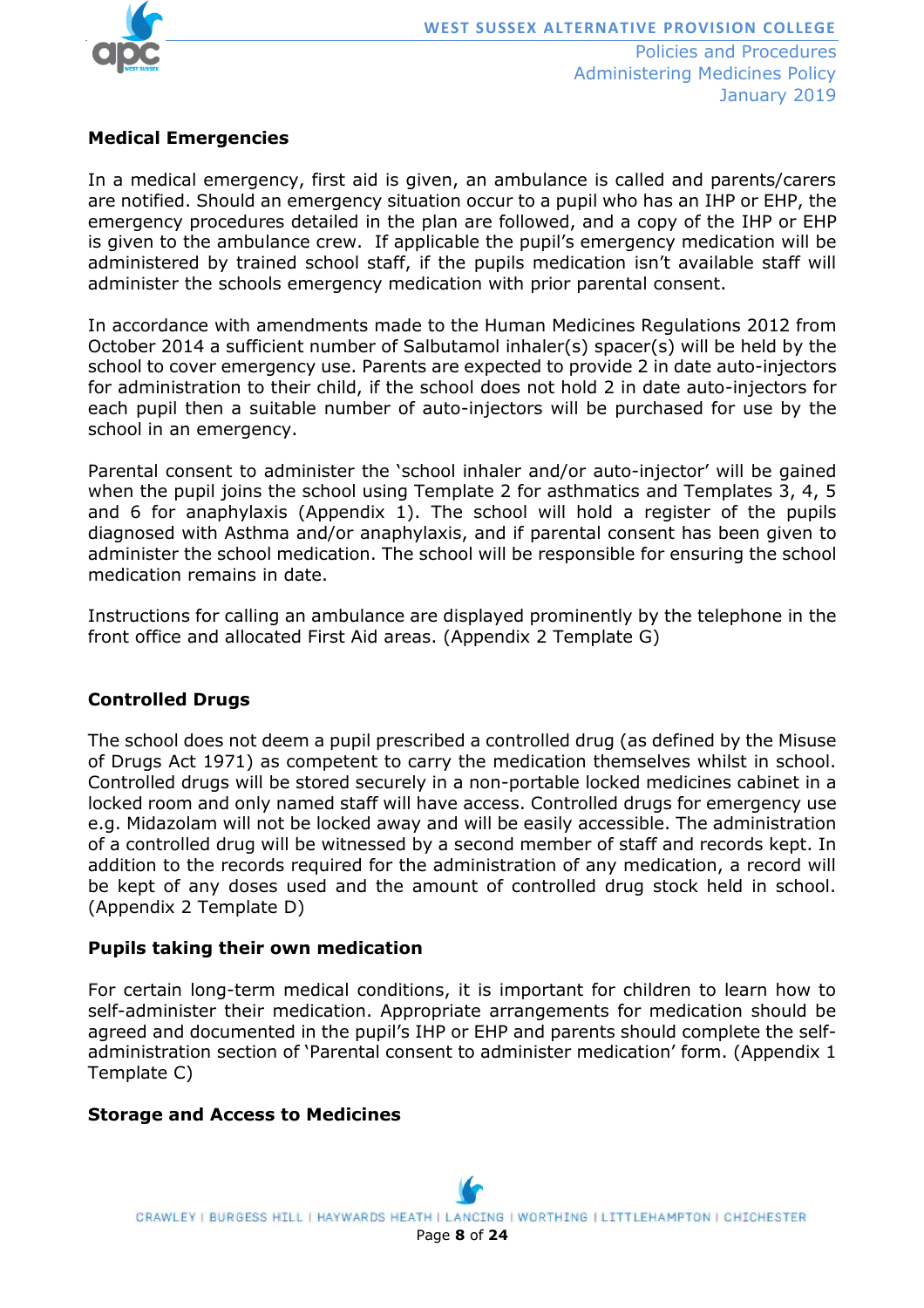

January 2019

All medicines apart from emergency medicines (inhalers, adrenaline auto injector, Midazolam etc.) will be kept securely (where access by pupils is restricted). Medicines are always stored in the original pharmacist's container.

Pupils are told where their medication is stored and who holds the key and staff will be fully briefed on the procedures for obtaining their medication.

Emergency medicines such as inhalers, adrenaline auto injectors and Midazolam must not be locked away. If appropriate certain emergency medication can be held by the pupil, or kept in a clearly identified container in his/her classroom. The school will make an assessment as to the competency of each individual pupil to carry their own medication. Parents will be asked to supply a second adrenaline auto injector and/or asthma inhaler for each child and they will be kept in the school office.

Staff must ensure that emergency medication is readily available at all times i.e. during outside P.E. lessons, educational visits and in the event of an unforeseen emergency like a fire.

Medicines that require refrigeration are kept in the allocated first aid area at each site, to which pupil access is restricted, and will be clearly labelled in an airtight container. There are specific arrangements in place for the storage of controlled drugs see page 7.

#### **Waste medication**

Where possible staff should take care to prepare medication correctly. If too much medication is drawn into a syringe the remainder (amount above the required dose) should be returned to the bottle before administration. If only a half tablet is administered the remainder should be returned to the bottle or packaging for future administration.

If a course of medication has been completed or medication is date expired it will be returned to the parent/guardian for disposal.

#### **Spillages**

A spill must be dealt with as quickly as possible and staff are obliged to take responsibility/follow the guidelines. Spillages will be cleared up following the schools procedures and considering the control of infection. Any spilled medication will be deemed unsuitable for administration and if necessary parents will be asked to provide additional medication.

The school has additional procedures in place for the management of bodily fluids which are detailed on the bodily fluids risk assessment.

If the school holds any cytotoxic drugs, there management will be separately risk assessed and follow Health and Safety Executive (HSE) guidance.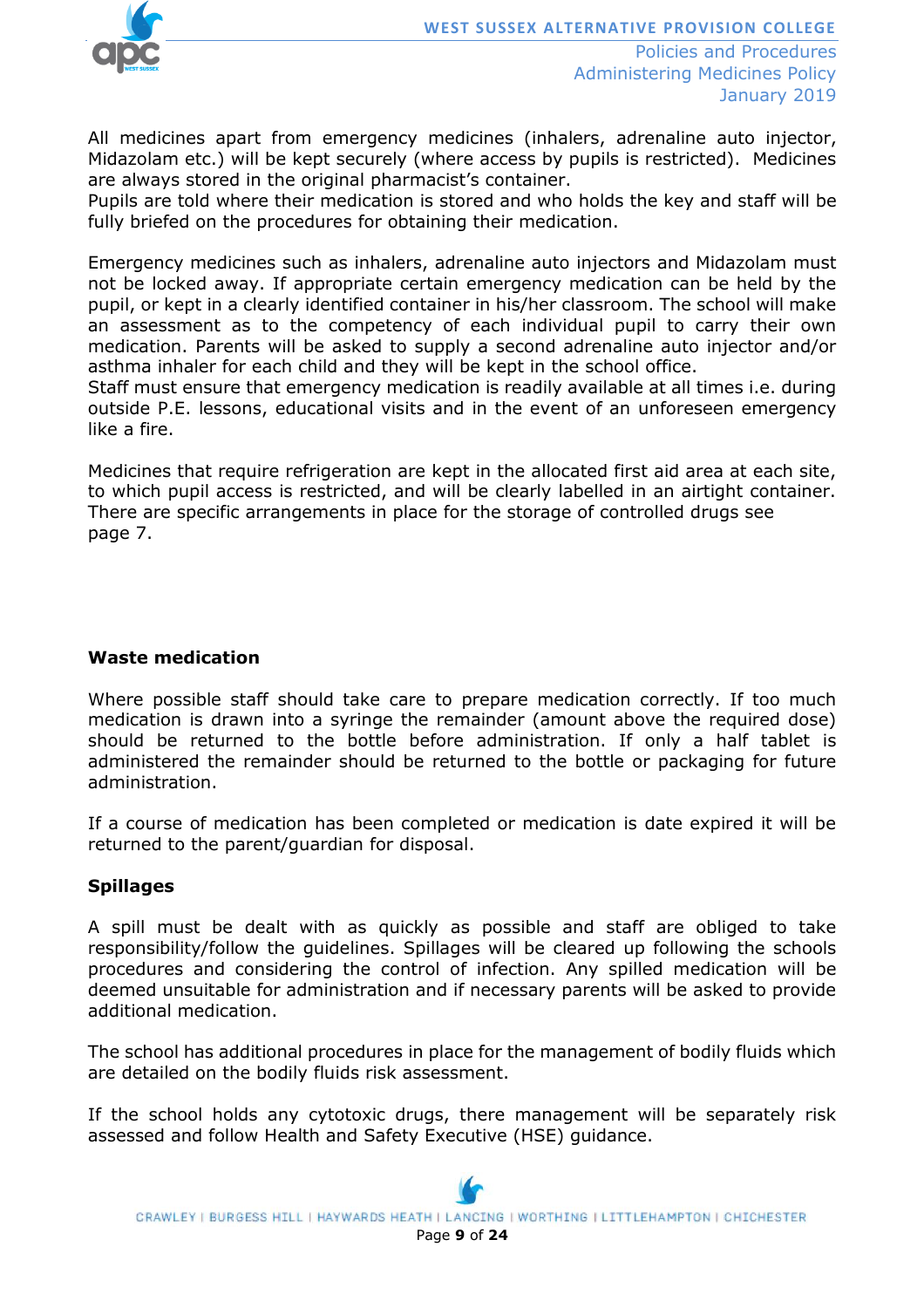

#### **Record Keeping – Administration of medicines**

For legal reasons records of all medicines administered are kept at the school until the pupil reaches the age of 24. This includes medicines administered by staff during all educational or residential visits. The pupil's parent/ guardian will also be informed if their child has been unwell during the school day and medication has been administered. (For record sheet see Appendix 2 Template D)

#### **Recording Errors and Incidents**

If for whatever reason there is a mistake made in the administration of medication and the pupil is:

- Given the wrong medication
- Given the wrong dose
- Given medication at the wrong time (insufficient intervals between doses)
- Given medication that is out of date
- Or the wrong pupil is given medication

Incidents must be reported to the School's Senior Management Team who will immediately inform the pupil's parent/guardian. Details of the incident will be recorded locally as part of the school's local arrangements. Local records must include details of what happened, the date, who is responsible and any effect the mistake has caused. Senior Management will investigate the incident and change procedures to prevent reoccurrence if necessary. NB: Incidents that arise from medical conditions that are being well managed by the school do not need to be reported or recorded locally.

#### **Staff Training**

The school will ensure a sufficient number of staff complete Managing Medicines in Schools training before they can administer medication to pupils. The school will also ensure that other staff who may occasionally need to administer a medicine are trained in the procedure adopted by the school by the person who has completed the Managing Medicines course. Staff given instruction by the Lead for Medicines MUST complete a competency test and achieve a score of 100% in order to administer medication.

Supply and locum staff will be given appropriate instruction and guidance in order to support the pupils with medical needs in their care. All school staff are trained annually to administer an auto-injector and asthma inhaler in an emergency.

A record of all training must be maintained to show the date of training for each member of staff and when repeat or refresher training is required.

The school will ensure that the staff who administer medicine for specific chronic conditions are trained to administer those specific medicines, for example, Diabetes (Insulin) Epilepsy (Midazolam). Training in the administration of these specific medicines is arranged via the school nurse.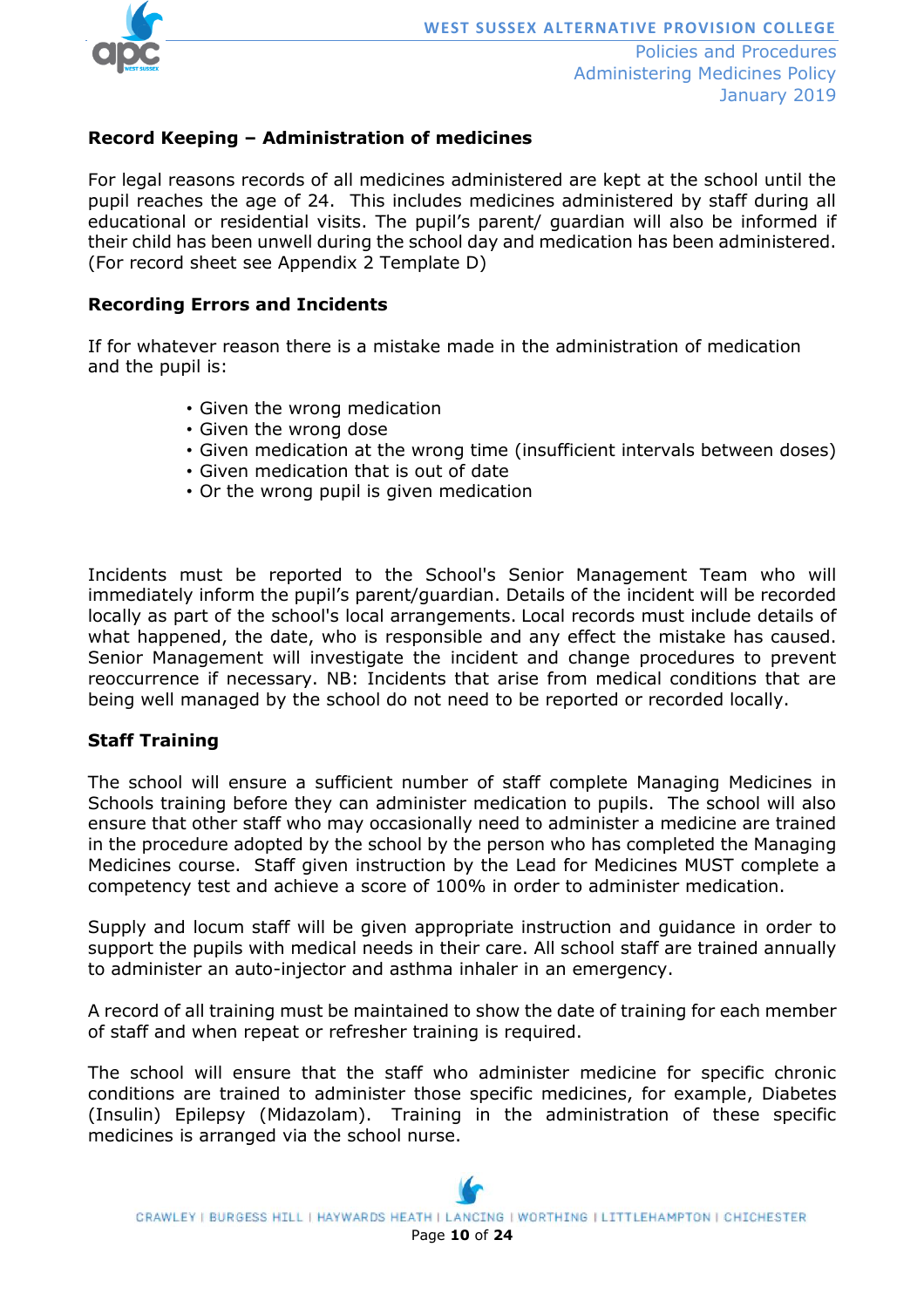

#### **Transport to and from school (Special schools only)**

If a medical emergency occurs whilst a pupil is being transported to school the emergency services will be called and the parents informed. With parental consent and following Data Protection Law the pupil's IHP or EHC will be given to those external companies and/or staff providing transportation to and from school, (Taxi, Mini Bus etc.) in order that the care plan can be passed to the ambulance crew in the event of an emergency.

#### **Educational Visits (Off - site one day)**

Staff will administer prescription medicines to pupils when required during educational visits. Parents should ensure they complete a consent form (Appendix 2 Template C) and supply a sufficient amount of medication in its pharmacist's container. Nonprescription medicines as detailed in this policy can be administered by staff, pupils must not carry non-prescription medication for self-administration.

All staff will be briefed about any emergency procedures needed with reference to pupils where needs are known and copies of care plans will be taken by the responsible person.

#### **Residential Visits (overnight stays)**

The school acknowledges the common law 'duty of care' to act like any prudent parent. This extends to the administration of medicines and taking action in an emergency, according to the care plan.

Occasionally it may be necessary to administer non-prescription medicines as described in this policy i.e. antihistamine to pupils suffering from an allergic reaction or Paracetamol for acute pain from things like headache, period pain, toothache etc. Parents must give written consent prior to the residential visit and sign to confirm that they have administered the medication without adverse effect.

The school will keep its own supply of the following non-prescription medication, Paracetamol, Ibuprofen, antihistamine, for administration to pupils during a residential visit and parental consent will be required in order for the school to administer their supply (Appendix 2 Templates C and C1). The medication will be stored and administration recorded as for prescription medicines. Pupils should not bring nonprescribed medication on the residential visit for self-administration.

#### **Risk assessing medicines management on all off site visits**

Pupils with medical needs shall be included in visits as far as this is reasonably practicable. School staff will discuss any issues with parents and/or health professionals so that extra measures (if appropriate) can be put in place. A copy of the pupils IHP or EHP will be taken on the visit and detail arrangements relating to the management of their medication(s) during the visit should be included in the plan.

If a pupil requires prescribed or non-prescribed medication during visit and an IHP or EHP has not been developed and the management of their medication differs from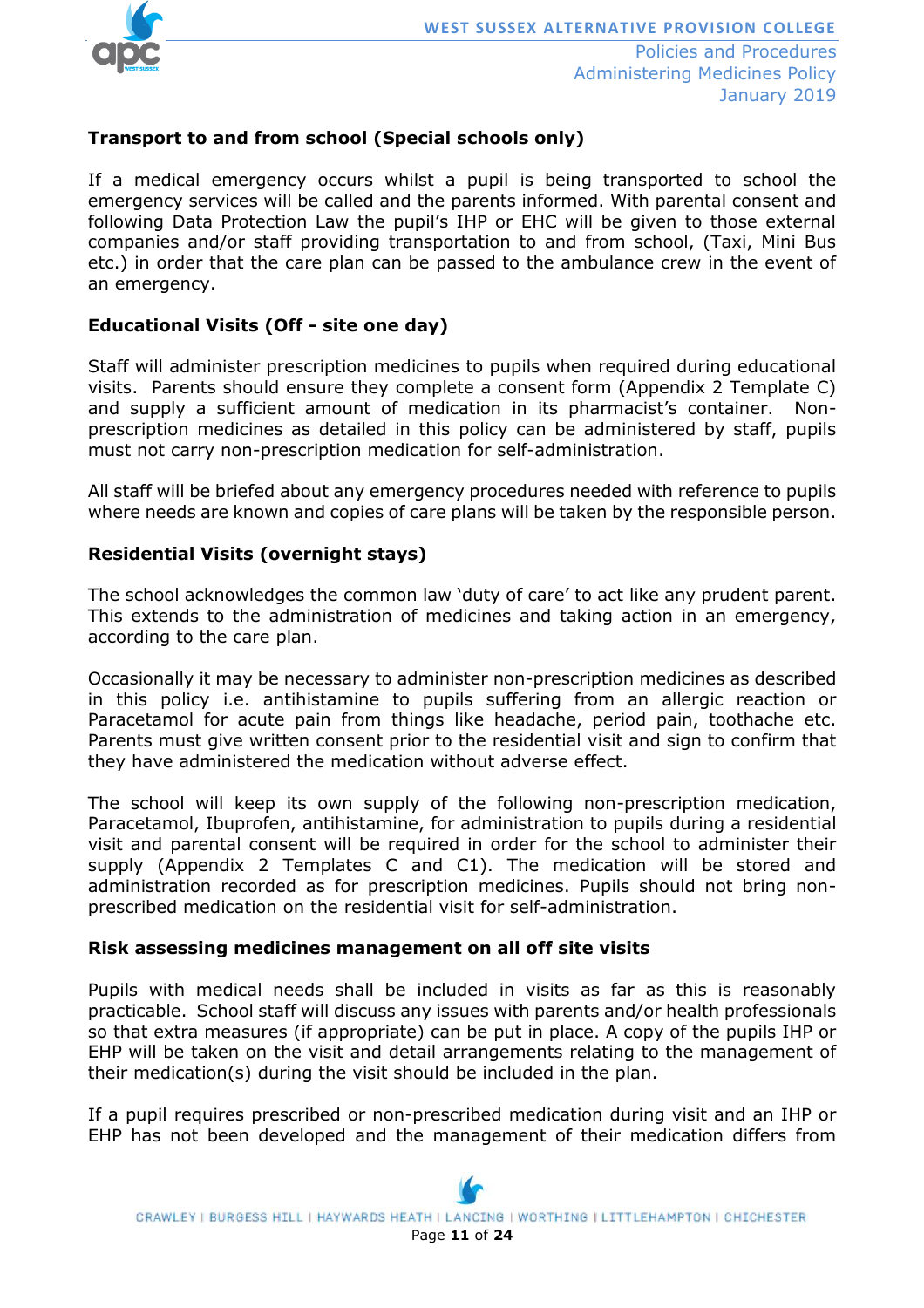

procedures followed whilst in school, the school will conduct a risk assessment and record their findings.

Travelling abroad – a risk assessment will be developed considering parental and medical advice and documented on the pupils IHP or EHP. If an IHP or EHP has not been developed, the school will record their findings. Best practise would be to translate these documents to the language of the country being visited. The international emergency number should be on the care plan (112 is the EU number).

European Health Insurance Cards (EHIC) should be applied for by parents and supplied to the school prior to travel for all pupils that travel abroad.

The results of risk assessments however they are recorded i.e. IHP, EHP etc. will be communicated to the relevant staff and records kept of this communication.

#### **Complaints**

Issues arising from the medical treatment of a pupil whilst in school should in the first instance be directed to the Head Teacher. If the issue cannot easily be resolved the Head Teacher will inform the governing body who will seek resolution.

Appendix 1 – WSCC Care Plan Templates September 2017

Appendix 2 – WSCC Administering Medicines Templates September 2017

Appendix 3 – Summary guidance medicines policy

| <b>CREATED</b>              | October 2017  |
|-----------------------------|---------------|
| <b>ADOPTED BY THE GB:</b>   | October 2017  |
| <b>CIRCULATED TO STAFF:</b> | December 2017 |
| <b>REVIEWED</b>             | January 2019  |
| <b>REVIEW DATE:</b>         | January 2022  |

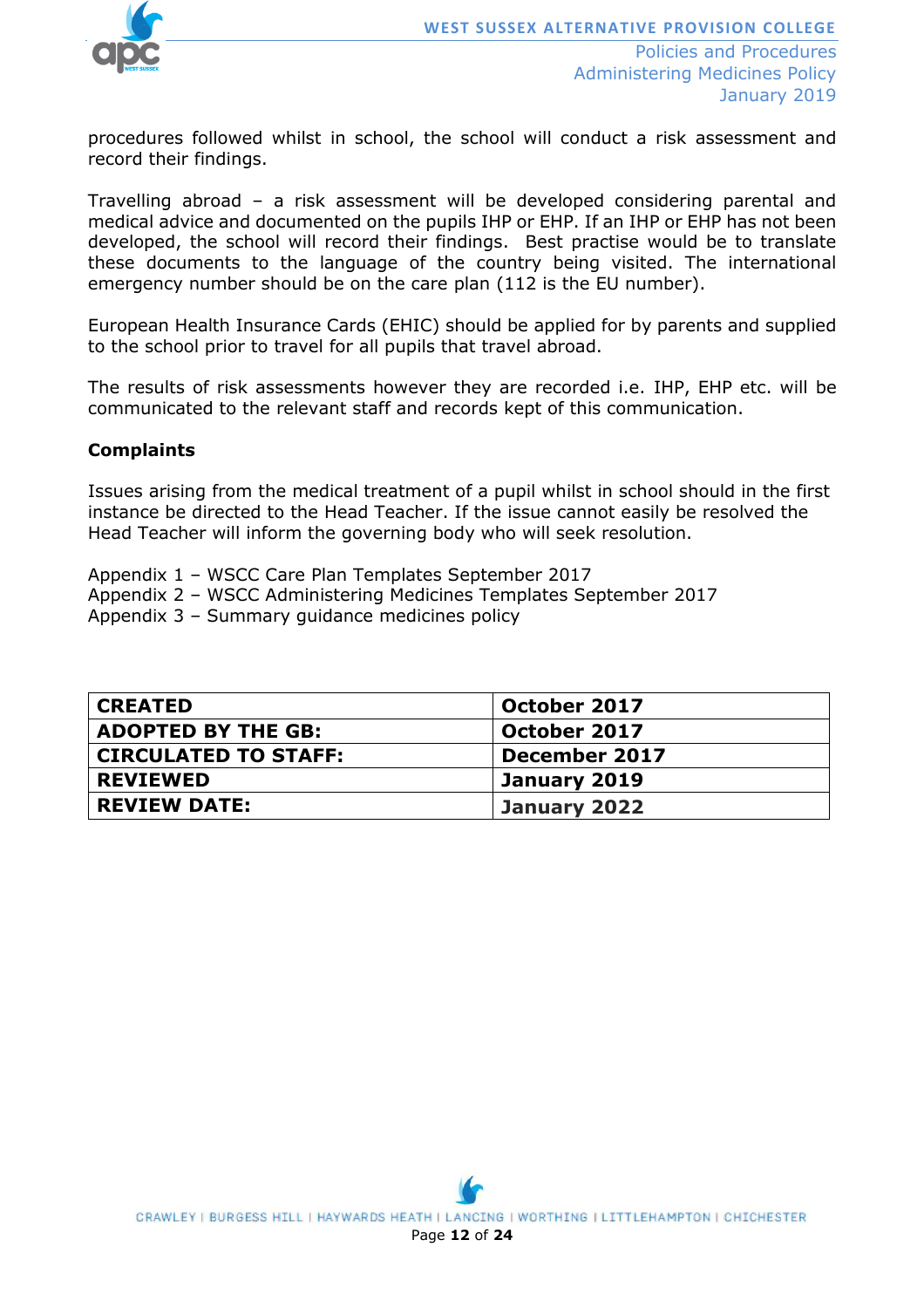

**WEST SUSSEX ALTERNATIVE PROVISION COLLEGE**

Policies and Procedures Administering Medicines Policy January 2019



# **Appendix 2 Administering Medicines Templates Supporting pupils with medical conditions**

## **September 2017**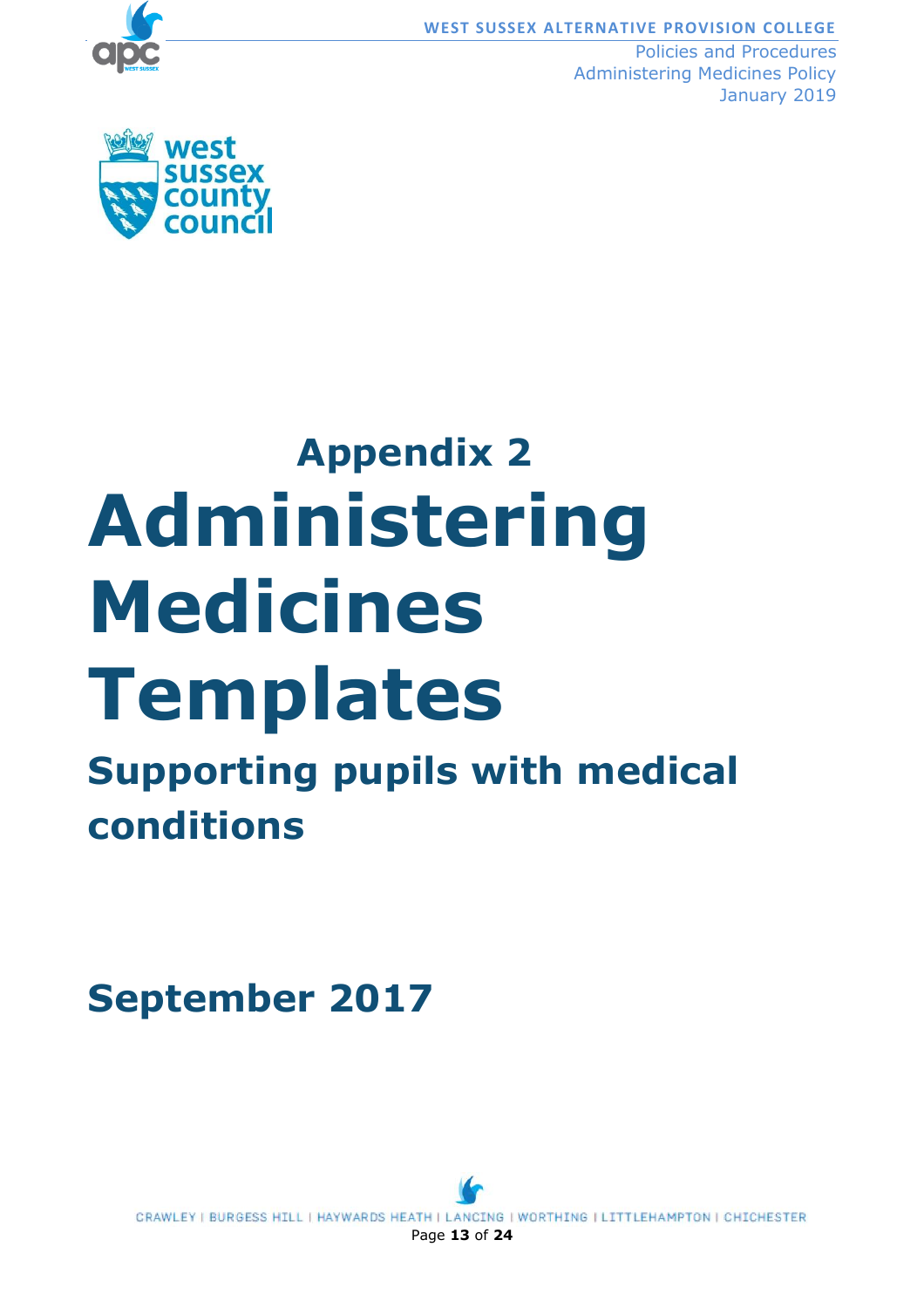

| <b>Contents</b>                                                                                    | page |
|----------------------------------------------------------------------------------------------------|------|
| Template A - Pupil Health Information Form                                                         | 15   |
| Template B - Parent/guardian consent to administer short-term non-prescribed<br>'ad-hoc' medicines | 17   |
| Template C - Parental consent to administer medicine                                               | 18   |
| Template C1 - Individual protocol for non-prescribed medication                                    | 20   |
| Template D - Record of medicine administered to an individual child                                | 21   |
| Template G - Contacting the emergency services                                                     | 23   |
| Template H Consent to administer non-prescribed medication on a school trip                        | 24   |

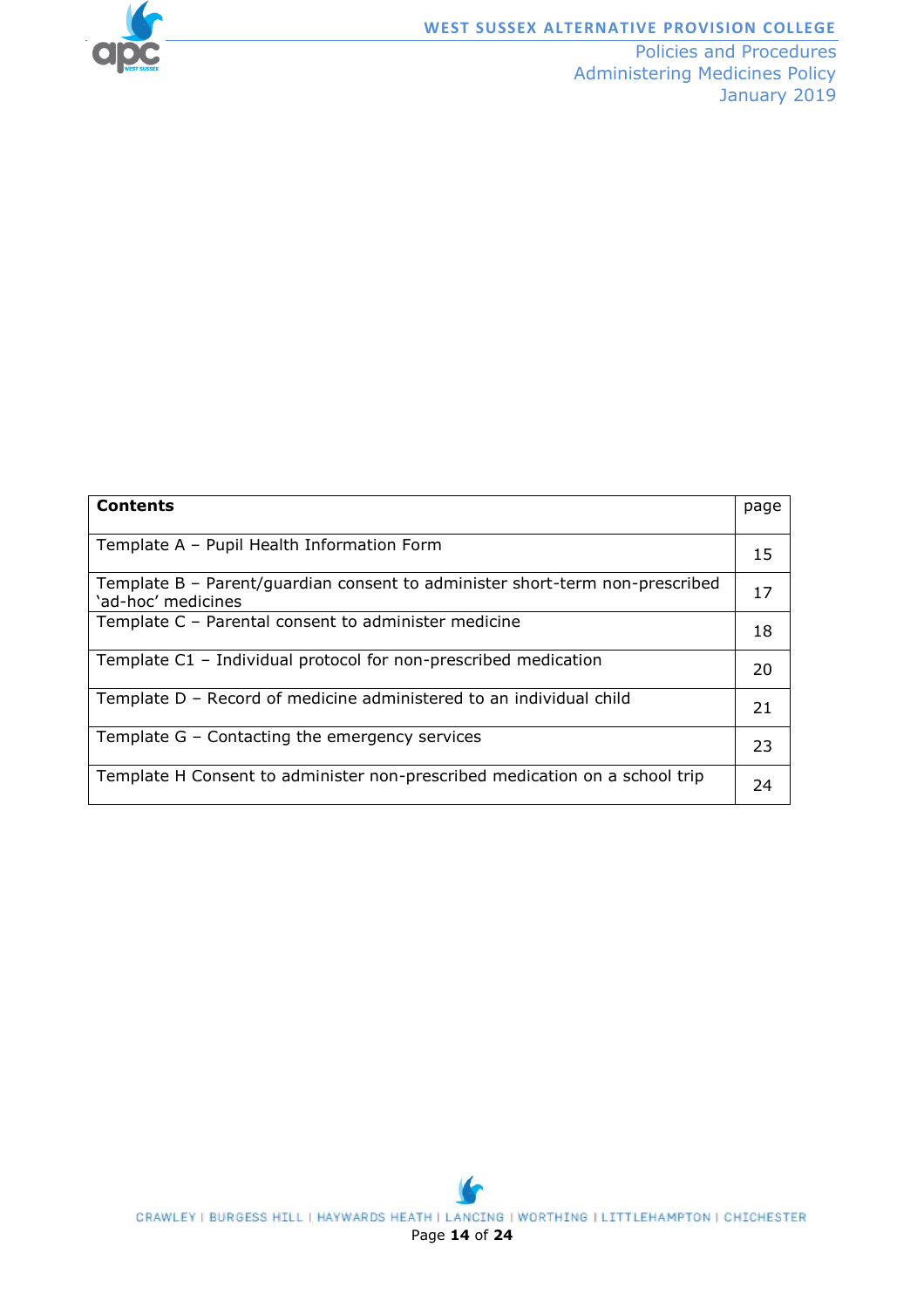

## West Sussex Alternative Provision College Template A: Pupil Health Information Form

This information will be kept securely with your child's other records. If further information is needed we will contact you. Please do not hesitate to contact the school if there are any issues you wish to discuss.

| <b>Child's Name</b> | D.O.B            |
|---------------------|------------------|
| Gender              | Year/Tutor Group |

Please complete if applicable

Has your child been diagnosed with or are you concerned about any of the following:

| <b>Condition</b>                                                                                                                                                                                                       | <b>Yes</b> | <b>No</b> | <b>Medication</b> |
|------------------------------------------------------------------------------------------------------------------------------------------------------------------------------------------------------------------------|------------|-----------|-------------------|
| <b>Asthma</b><br>NB: Parents of pupils with mild<br>asthma must also sign an asthma<br>protocol form (template 2 in<br>Appendix 1) available from the<br>school                                                        |            |           |                   |
| <b>Allergies/Anaphylaxis</b><br>NB: Parents of pupils prescribed an<br>auto injector must also sign<br>The relevant auto injector<br>protocol form (template 3, 4, 5 in<br>Appendix 1 or available from the<br>school) |            |           |                   |
| <b>Epilepsy</b>                                                                                                                                                                                                        |            |           |                   |
| <b>Diabetes</b>                                                                                                                                                                                                        |            |           |                   |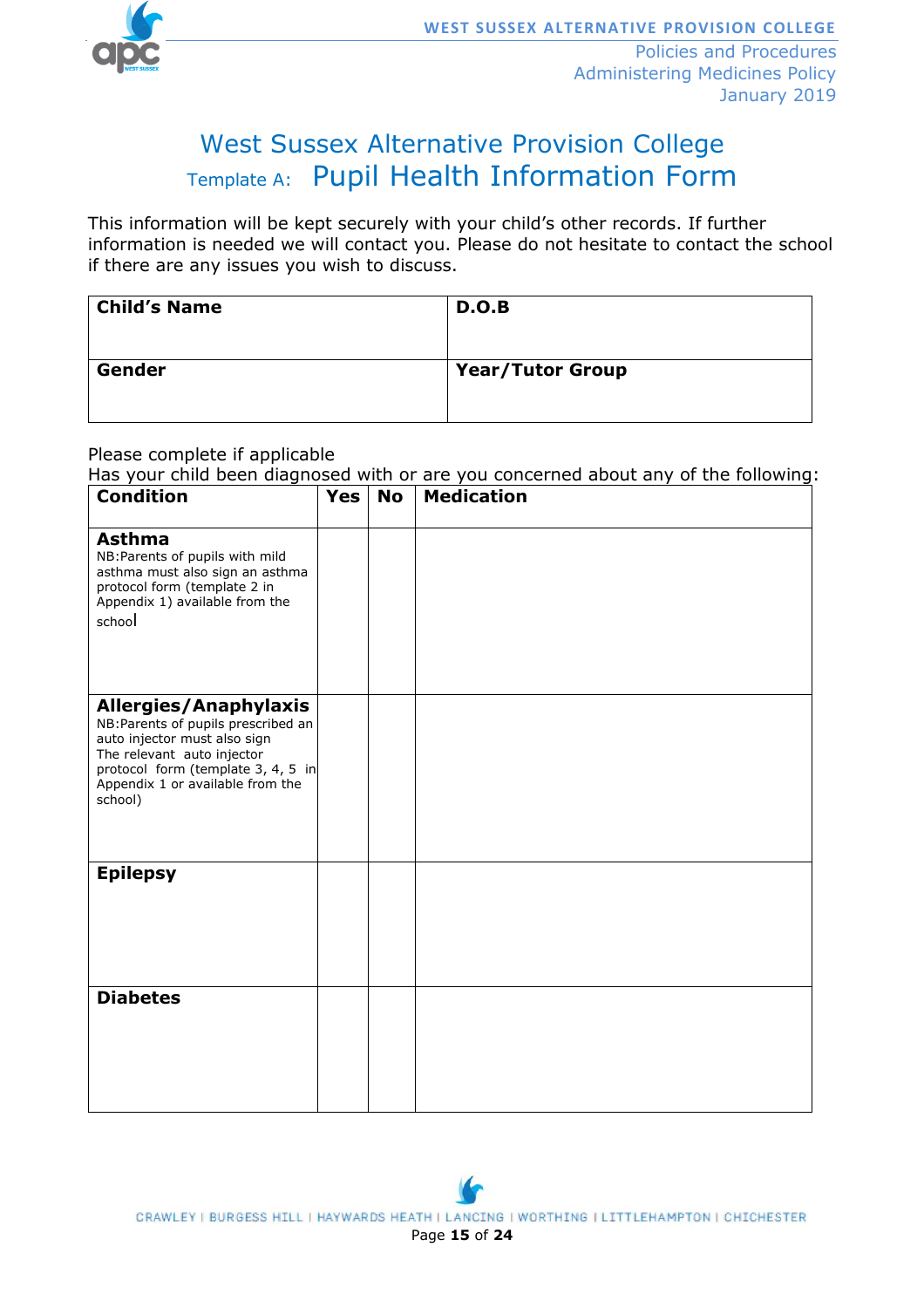

Is your child taking regular medication for any condition other than those listed on the previous page – continue on a separate sheet if necessary.

| <b>Condition</b> | <b>Medication, emergency requirements</b> |
|------------------|-------------------------------------------|
|                  |                                           |
|                  |                                           |
|                  |                                           |
|                  |                                           |
|                  |                                           |
|                  |                                           |
|                  |                                           |
|                  |                                           |

Please use the space below to tell us about any other concerns you have regarding your child's health, continue on a separate sheet if necessary:

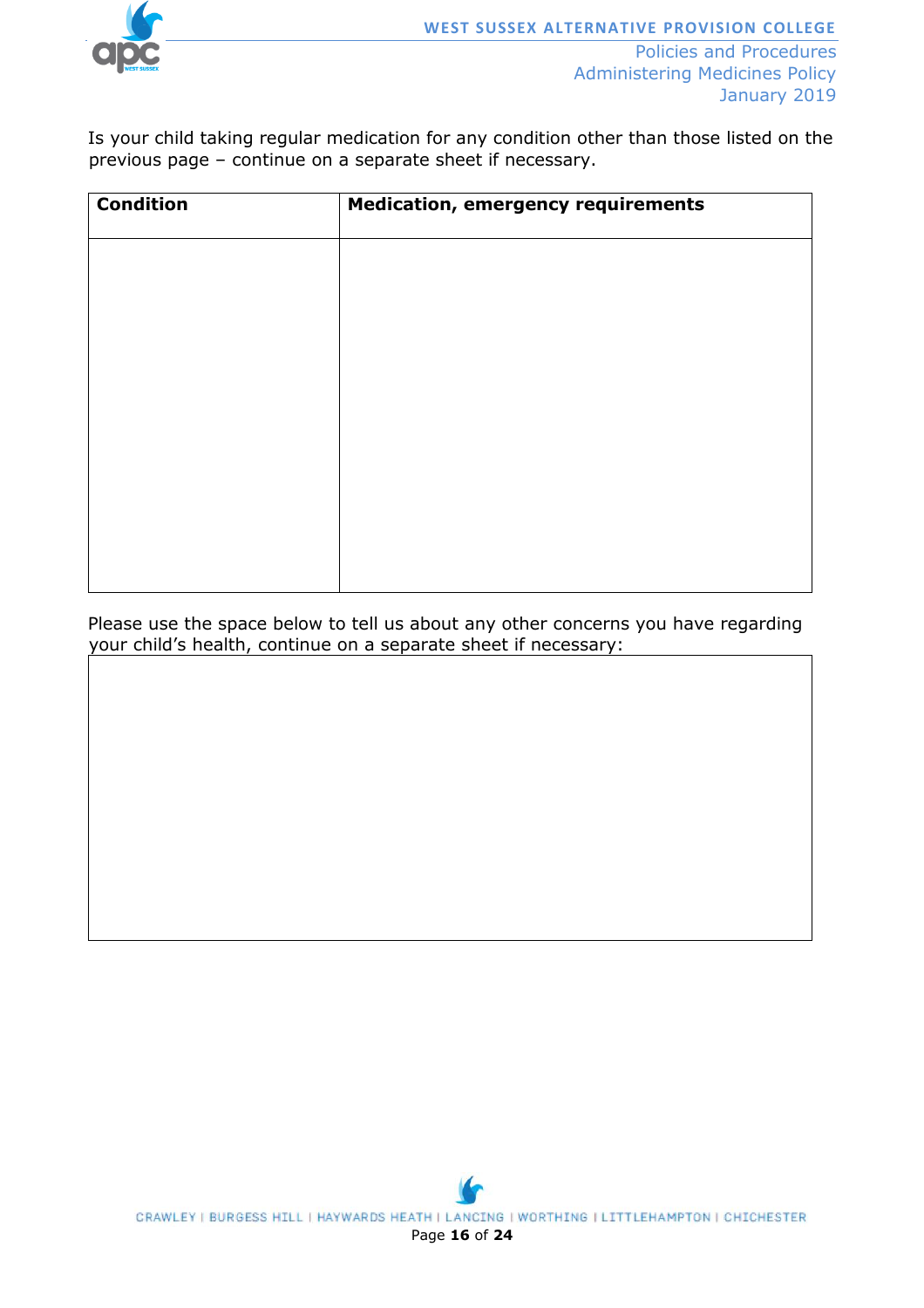

## West Sussex Alternative Provision College

## Template B: Parent/guardian consent to administer short-term non-prescribed 'ad-hoc' medicines

The school will not administer medication unless this form is completed and signed. This information will be kept securely with your child's other records. If further information is needed we will contact you. Please do not hesitate to contact the school if there are any issues you wish to discuss.

| <b>Pupil's Name</b> | D.O.B                   |
|---------------------|-------------------------|
| Gender              | <b>Year/Tutor Group</b> |

The Medicines Policy permits the school to administer the following non-prescription medication if your child develops the relevant symptoms during the school day. Pupils will be given a standard dose suitable to their age and weight. You will be informed when the school has administered medication by text or email. The school holds a small stock of the following medicines:

**Paracetamol** 

**Ibuprofen (pupils age 12 and over)**

**Anti-histamine**

*Tick the non-prescription medications above that you give your consent for the school to administer during the school day and confirm that you have administered these medications in the past without adverse effect. Please keep the school informed of any changes to this consent.* **Thank you** 

**\_\_\_\_\_\_\_\_\_\_\_\_\_\_\_\_\_\_\_\_\_\_\_\_\_\_\_\_\_\_\_\_\_ \_\_\_\_\_\_\_\_\_\_\_\_**

Signature(s) Parent/Guardian Date Date

\_\_\_\_\_\_\_\_\_\_\_\_\_\_\_\_\_\_\_\_\_\_\_\_\_

Print name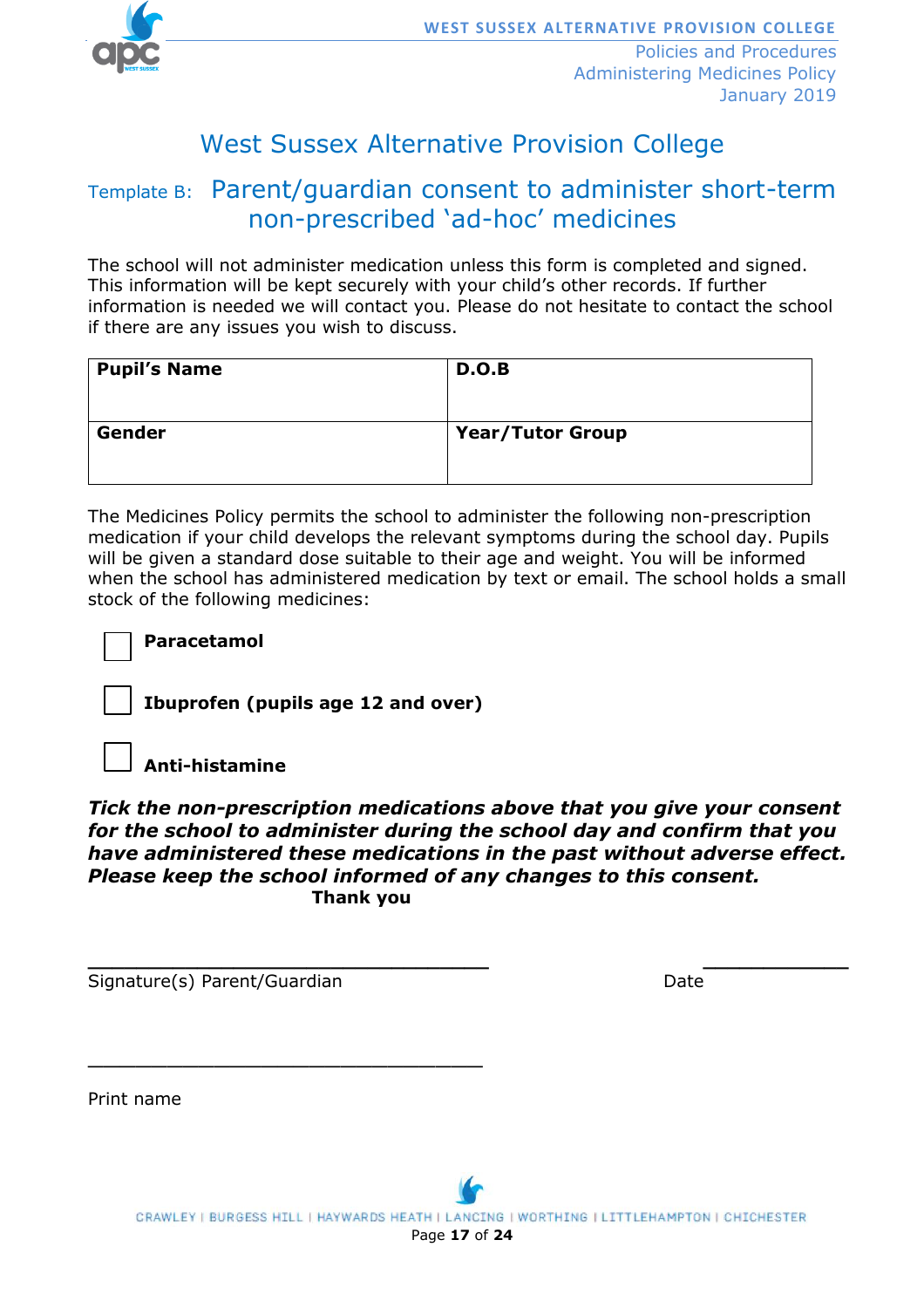

## West Sussex Alternative Provision College

## Template C: Parental consent to administer medication

(where an Individual Healthcare Plan or Education Healthcare Plan is not required)

The school/setting will not give your child medicine unless you complete and sign this form, and the school or setting has a policy that the staff can administer medicine.

| Date for review to be initiated by                                         |  |
|----------------------------------------------------------------------------|--|
| Name of child                                                              |  |
| Date of birth                                                              |  |
| Group/class/form                                                           |  |
| Medical condition or illness                                               |  |
| <b>Medicine</b>                                                            |  |
| Name/type of medicine<br>(as described on the container)                   |  |
| Expiry date                                                                |  |
| Dosage and method                                                          |  |
| Timing                                                                     |  |
| Special precautions/other instructions                                     |  |
|                                                                            |  |
| Are there any side effects that the<br>school/setting needs to know about? |  |
| Self-administration - $y/n$                                                |  |
| Procedures to take in an emergency                                         |  |

NB: Medicines must be in the original container as dispensed by the pharmacy and the manufacturer's instructions and/or Patient Information Leaflet (PIL) must be included

Name

Daytime telephone no.

Relationship to child

Address

I understand that I must deliver the medicine personally to

| [agreed member of staff or school location] |
|---------------------------------------------|

The above information is, to the best of my knowledge, accurate at the time of writing and I give consent to school/setting staff administering medicine in accordance with the school/setting policy. I confirm that this medication has been administered to my child in the past without adverse effect.

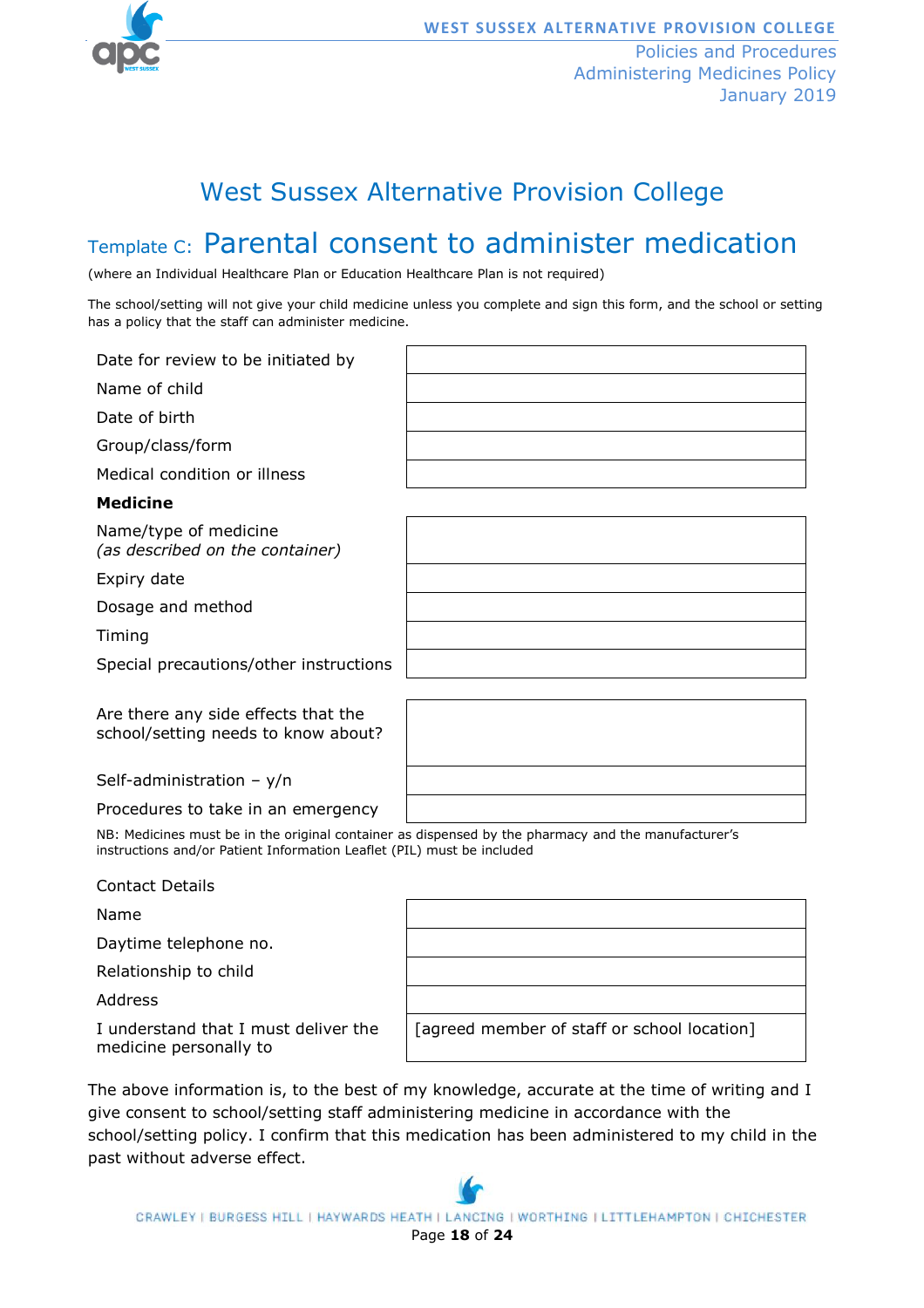

I will inform the school/setting immediately, in writing, if there is any change in dosage or frequency of the medication or if the medicine is stopped.

Signature(s) Date

**If this is a request to administer non-prescribed medication, please work with the school to complete Template C1.**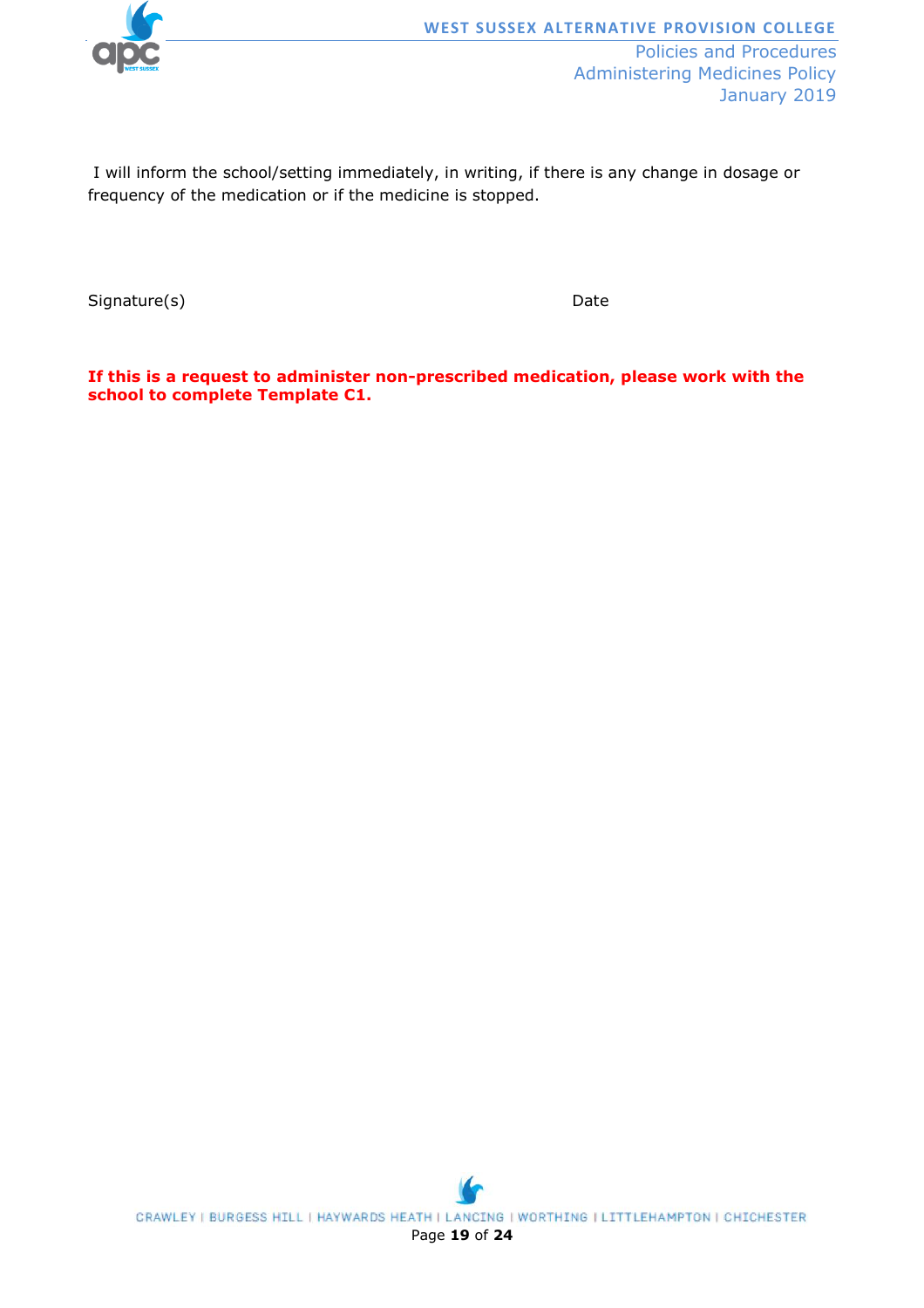

## West Sussex Alternative Provision College

## Template C1 - Individual Protocol for non-prescribed medication

**This form should be completed in conjunction with Template C – parental consent**

Under exceptional circumstances where it is deemed that their administration is required to allow the pupil to remain in school the school will administer non-prescription medicines for a maximum of 48 hours.

| Date<br>(requirement<br>reviewed<br>daily) | Time last dose<br>administered at<br>home as<br>informed by<br>parent/guardian | Dosage<br>given in<br>school | Time | Comments |
|--------------------------------------------|--------------------------------------------------------------------------------|------------------------------|------|----------|
| Day 1                                      |                                                                                |                              |      |          |
| Day 2                                      |                                                                                |                              |      |          |

| 3 main side effects of medication as detailed on manufacturer's instructions or PIL |    |  |  |  |
|-------------------------------------------------------------------------------------|----|--|--|--|
|                                                                                     | z. |  |  |  |
|                                                                                     |    |  |  |  |
|                                                                                     |    |  |  |  |
|                                                                                     |    |  |  |  |
|                                                                                     |    |  |  |  |
|                                                                                     |    |  |  |  |
|                                                                                     |    |  |  |  |

 parent/guardian(s).Emergency procedures – if the pupil develops any of the signs or symptoms mentioned above or any other signs of reaction as detailed on the manufacturer's instructions and/or PIL this might be a sign of a negative reaction or if it is suspected that the child has taken too much medication in a 24 hour period staff will call 999 and then contact the

I agree that the medical information contained in this plan may be shared with individuals involved with my child's care and education I am aware that each day I must inform the school when I last administered the medication and that I will be informed by the school in writing when medication has been administered by email or text.

Agreed by: Parent/guardian………………………………………….………………..….Date………………….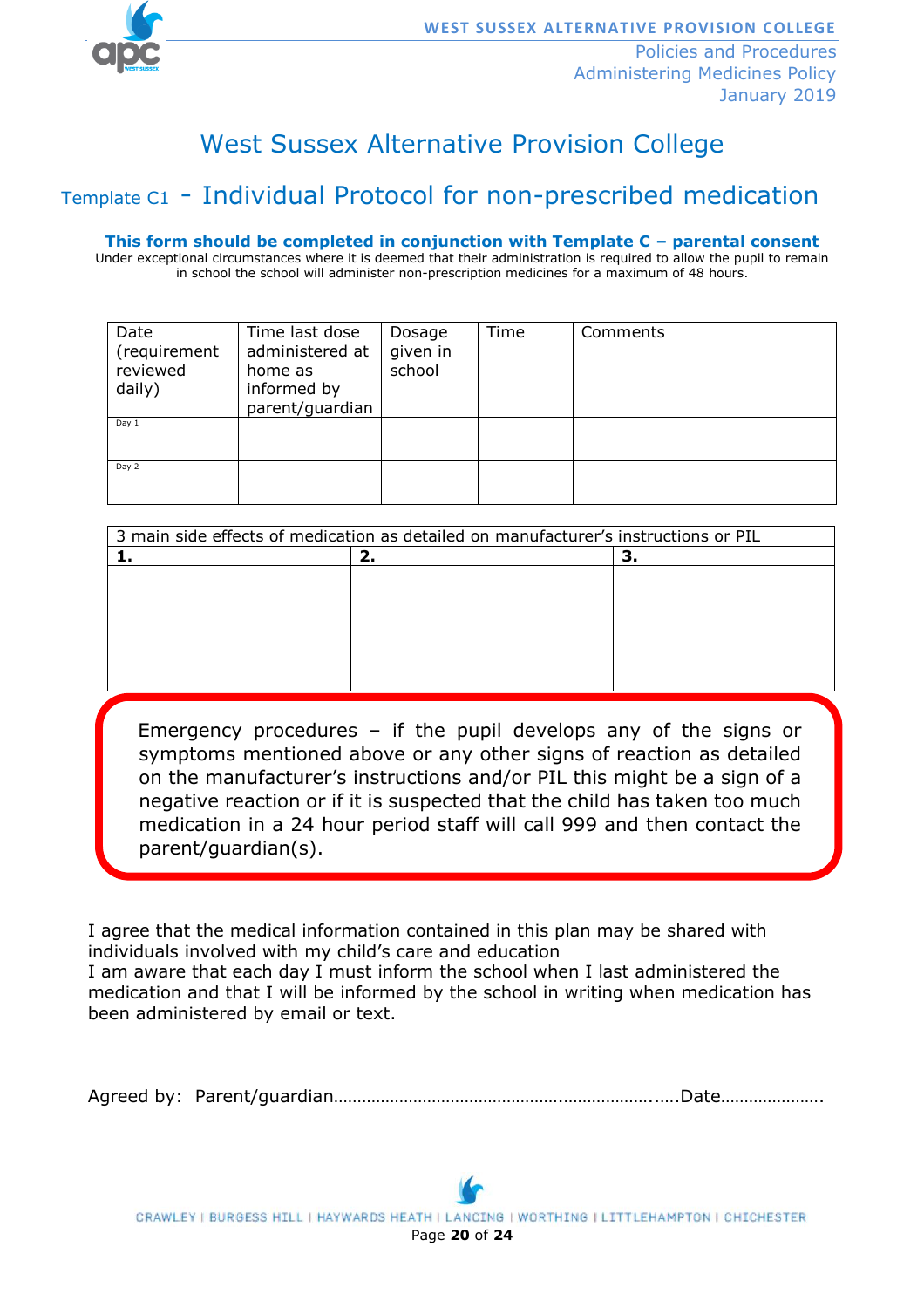

## Template D: Record of medicine administered to an individual child

| Name of school/setting           |  |
|----------------------------------|--|
| Name of child                    |  |
| Date medicine provided by parent |  |
| Group/class/form                 |  |
| Quantity received                |  |
| Name and strength of medicine    |  |
| Expiry date                      |  |
| Quantity returned                |  |
| Dose and frequency of medicine   |  |
|                                  |  |

Staff signature

Signature of parent \_\_\_\_\_\_\_\_\_\_\_\_\_\_\_\_\_\_\_\_\_\_\_\_\_\_

| Date                    |  |  |
|-------------------------|--|--|
| Time given              |  |  |
| Dose given              |  |  |
| Controlled drug stock   |  |  |
| Name of member of staff |  |  |
| Staff initials          |  |  |
| Witnessed by            |  |  |

| Date                    |  |  |
|-------------------------|--|--|
| Time given              |  |  |
| Dose given              |  |  |
| Controlled drug stock   |  |  |
| Name of member of staff |  |  |
| Staff initials          |  |  |
| Witnessed by            |  |  |
|                         |  |  |

**D: Record of medicine administered to an individual child (Continued)**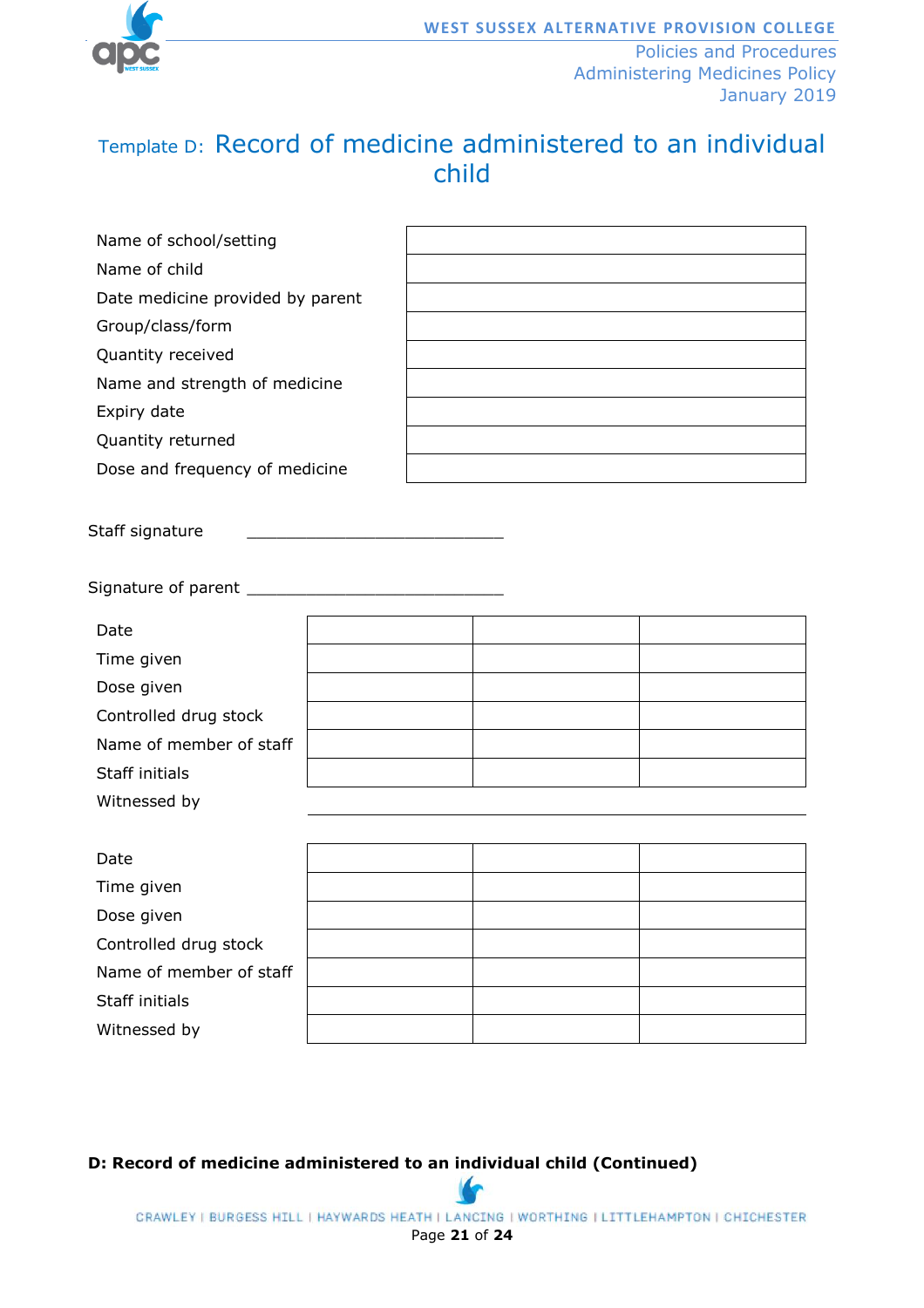

Witnessed by

Policies and Procedures Administering Medicines Policy January 2019

| Date                    |  |  |
|-------------------------|--|--|
| Time given              |  |  |
| Dose given              |  |  |
| Controlled drug stock   |  |  |
| Name of member of staff |  |  |
| Staff initials          |  |  |
| Witnessed by            |  |  |
|                         |  |  |
|                         |  |  |
| Date                    |  |  |
| Time given              |  |  |
| Dose given              |  |  |
| Controlled drug stock   |  |  |
| Name of member of staff |  |  |

| Date                    |  |  |
|-------------------------|--|--|
| Time given              |  |  |
| Dose given              |  |  |
| Controlled drug stock   |  |  |
| Name of member of staff |  |  |
| Staff initials          |  |  |
| Witnessed by            |  |  |

| Date                    |  |  |
|-------------------------|--|--|
| Time given              |  |  |
| Dose given              |  |  |
| Controlled drug stock   |  |  |
| Name of member of staff |  |  |
| Staff initials          |  |  |
| Witnessed by            |  |  |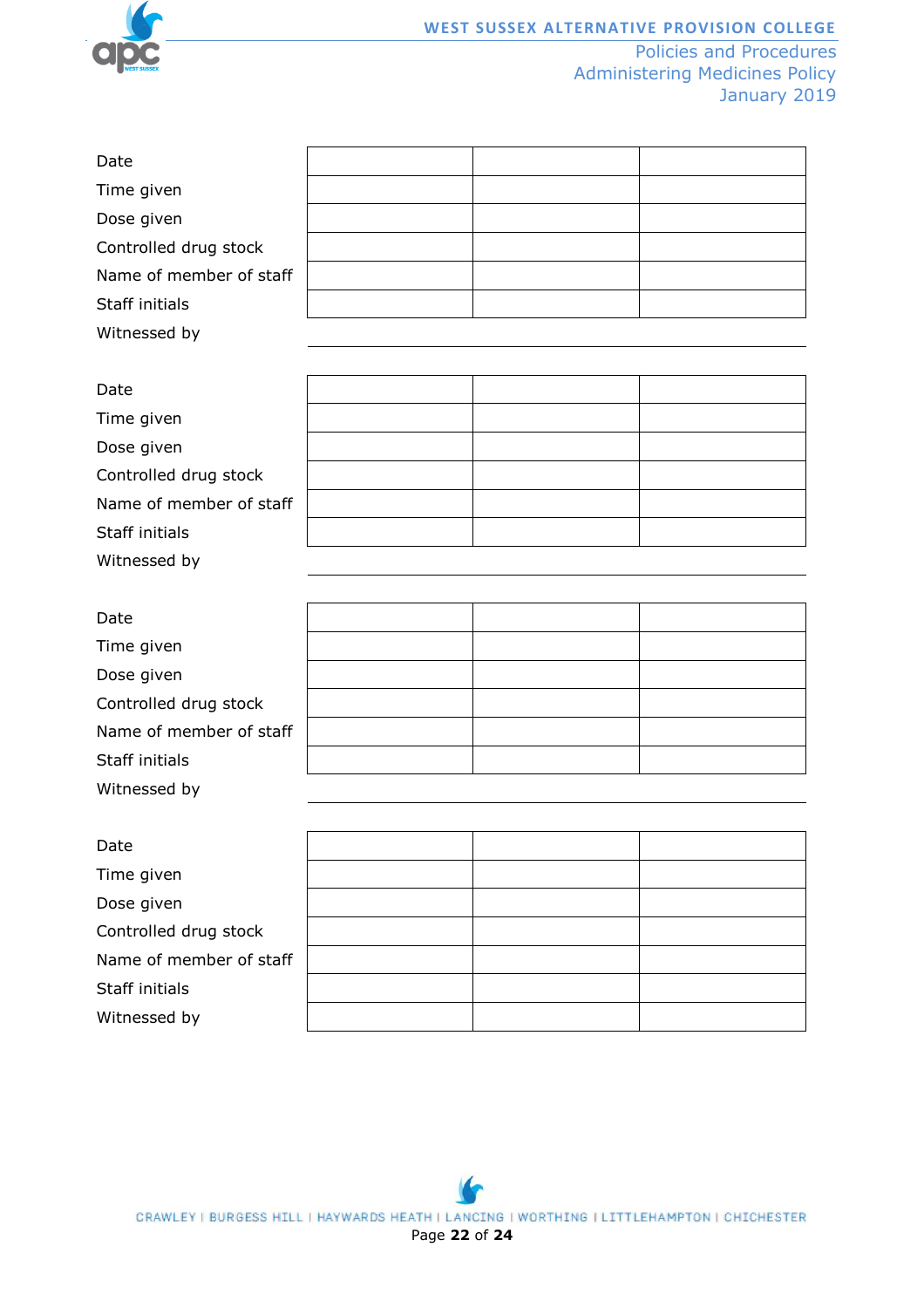

## Template G:Contacting emergency services

Request an ambulance - dial 999, ask for an ambulance and be ready with the information below.

Speak clearly and slowly and be ready to repeat information if asked.

#### **1. telephone number**

#### **School telephone**

#### **2. your location as follows [insert school/setting address]**

**School address**

#### **3. state what the postcode is – please note that postcodes for satellite navigation systems may differ from the postal code**

#### **Postcode**

#### **4. inform Ambulance Control of the best entrance to use and state that the crew will be met and taken to the patient**

 **Best entrance is:**

#### **5. your name**

- **6. provide the exact location of the patient within the school setting**
- **7. provide the name of the child and a brief description of their symptoms**
- **8. put a completed copy of this form by the phone**